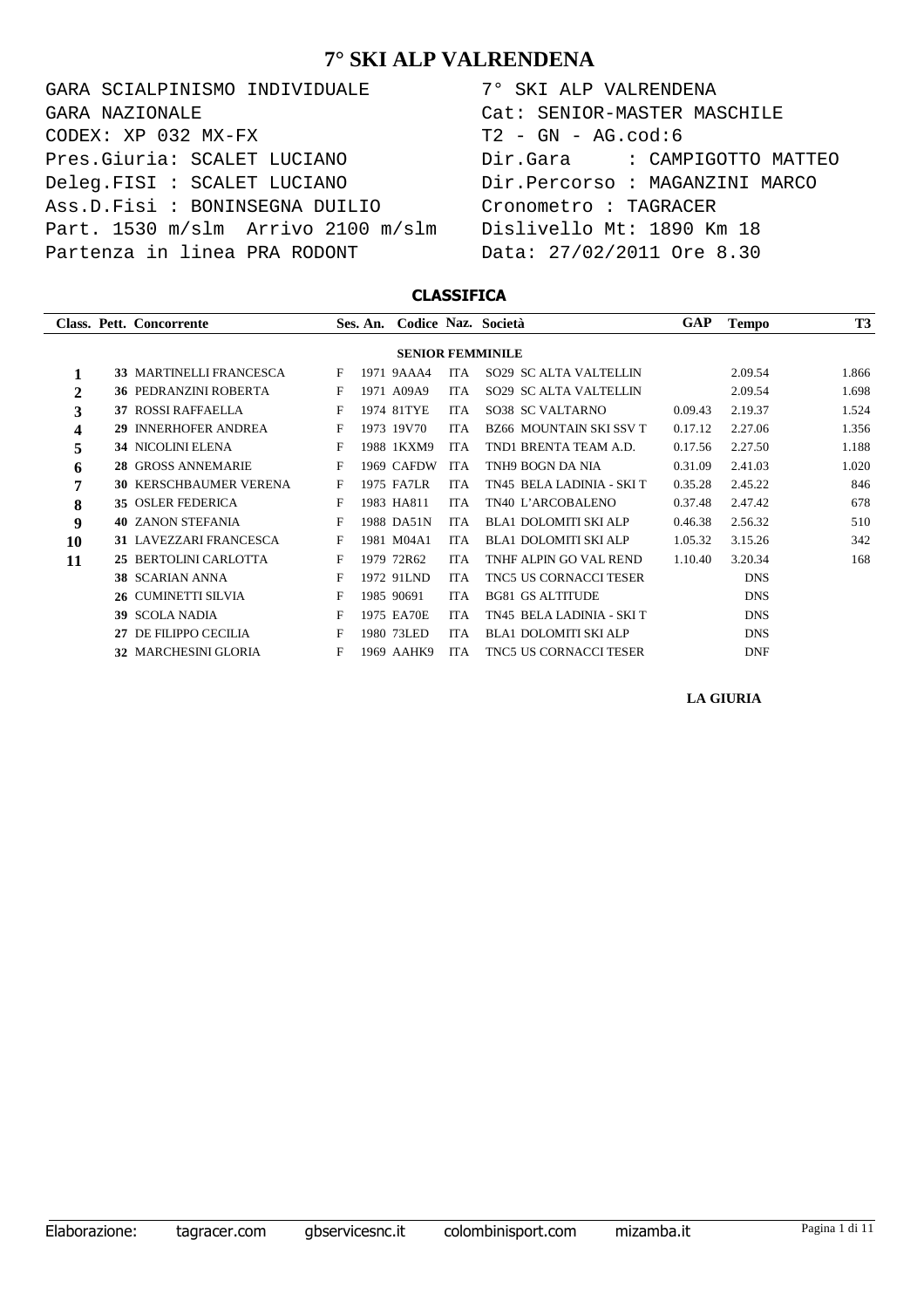GARA SCIALPINISMO INDIVIDUALE 7° SKI ALP VALRENDENA  $\texttt{CODEX}: \texttt{XP}$  032 MX-FX  $\texttt{T2 - GN - AG.cod:6}$ Pres.Giuria: SCALET LUCIANO Dir.Gara : CAMPIGOTTO MATTEO Deleg.FISI : SCALET LUCIANO Dir.Percorso : MAGANZINI MARCO Ass.D.Fisi : BONINSEGNA DUILIO Cronometro : TAGRACER Part. 1530 m/slm Arrivo 2100 m/slm Dislivello Mt: 1890 Km 18 Partenza in linea PRA RODONT Data: 27/02/2011 Ore 8.30 GARA NAZIONALE Cat: SENIOR-MASTER MASCHILE

#### **CLASSIFICA**

|  |                                                                                                                                                                                                                                                                                                                                                                                                                                                                                                                                                                                                                                                                                                                                                                                                                                                                                                                                                                                                                                                    |  |                                                                                                                                                                                                                                                                                                                                                                                                                                                                                                                                                                                                                                      |                           | <b>GAP</b>                                                                 | <b>Tempo</b> | T3      |
|--|----------------------------------------------------------------------------------------------------------------------------------------------------------------------------------------------------------------------------------------------------------------------------------------------------------------------------------------------------------------------------------------------------------------------------------------------------------------------------------------------------------------------------------------------------------------------------------------------------------------------------------------------------------------------------------------------------------------------------------------------------------------------------------------------------------------------------------------------------------------------------------------------------------------------------------------------------------------------------------------------------------------------------------------------------|--|--------------------------------------------------------------------------------------------------------------------------------------------------------------------------------------------------------------------------------------------------------------------------------------------------------------------------------------------------------------------------------------------------------------------------------------------------------------------------------------------------------------------------------------------------------------------------------------------------------------------------------------|---------------------------|----------------------------------------------------------------------------|--------------|---------|
|  |                                                                                                                                                                                                                                                                                                                                                                                                                                                                                                                                                                                                                                                                                                                                                                                                                                                                                                                                                                                                                                                    |  |                                                                                                                                                                                                                                                                                                                                                                                                                                                                                                                                                                                                                                      |                           |                                                                            |              |         |
|  | M                                                                                                                                                                                                                                                                                                                                                                                                                                                                                                                                                                                                                                                                                                                                                                                                                                                                                                                                                                                                                                                  |  | <b>ITA</b>                                                                                                                                                                                                                                                                                                                                                                                                                                                                                                                                                                                                                           | TN45 BELA LADINIA - SKI T |                                                                            |              | 1.914   |
|  | М                                                                                                                                                                                                                                                                                                                                                                                                                                                                                                                                                                                                                                                                                                                                                                                                                                                                                                                                                                                                                                                  |  | <b>ITA</b>                                                                                                                                                                                                                                                                                                                                                                                                                                                                                                                                                                                                                           | SO38 SC VALTARNO          | 0.07.00                                                                    | 2.44.57      | 1.812   |
|  | М                                                                                                                                                                                                                                                                                                                                                                                                                                                                                                                                                                                                                                                                                                                                                                                                                                                                                                                                                                                                                                                  |  | <b>ITA</b>                                                                                                                                                                                                                                                                                                                                                                                                                                                                                                                                                                                                                           | TN22 SCI CLUB CIMA DODI   | 0.09.04                                                                    | 2.47.01      | 1.710   |
|  | М                                                                                                                                                                                                                                                                                                                                                                                                                                                                                                                                                                                                                                                                                                                                                                                                                                                                                                                                                                                                                                                  |  | <b>ITA</b>                                                                                                                                                                                                                                                                                                                                                                                                                                                                                                                                                                                                                           | BSC6 ADAMELLO SKI TEA     | 0.19.23                                                                    | 2.57.20      | 1.614   |
|  | М                                                                                                                                                                                                                                                                                                                                                                                                                                                                                                                                                                                                                                                                                                                                                                                                                                                                                                                                                                                                                                                  |  | <b>ITA</b>                                                                                                                                                                                                                                                                                                                                                                                                                                                                                                                                                                                                                           | TN22 SCI CLUB CIMA DODI   | 0.20.54                                                                    | 2.58.51      | 1.512   |
|  | М                                                                                                                                                                                                                                                                                                                                                                                                                                                                                                                                                                                                                                                                                                                                                                                                                                                                                                                                                                                                                                                  |  | <b>ITA</b>                                                                                                                                                                                                                                                                                                                                                                                                                                                                                                                                                                                                                           | TN40 L'ARCOBALENO         | 0.27.39                                                                    | 3.05.36      | 1.410   |
|  | М                                                                                                                                                                                                                                                                                                                                                                                                                                                                                                                                                                                                                                                                                                                                                                                                                                                                                                                                                                                                                                                  |  | ITA                                                                                                                                                                                                                                                                                                                                                                                                                                                                                                                                                                                                                                  | BSC6 ADAMELLO SKI TEA     | 0.32.09                                                                    | 3.10.06      | 1.308   |
|  | М                                                                                                                                                                                                                                                                                                                                                                                                                                                                                                                                                                                                                                                                                                                                                                                                                                                                                                                                                                                                                                                  |  | <b>ITA</b>                                                                                                                                                                                                                                                                                                                                                                                                                                                                                                                                                                                                                           | TND1 BRENTA TEAM A.D.     | 0.35.21                                                                    | 3.13.18      | 1.206   |
|  | М                                                                                                                                                                                                                                                                                                                                                                                                                                                                                                                                                                                                                                                                                                                                                                                                                                                                                                                                                                                                                                                  |  | <b>ITA</b>                                                                                                                                                                                                                                                                                                                                                                                                                                                                                                                                                                                                                           | TN22 SCI CLUB CIMA DODI   | 0.40.36                                                                    | 3.18.33      | 1.110   |
|  | М                                                                                                                                                                                                                                                                                                                                                                                                                                                                                                                                                                                                                                                                                                                                                                                                                                                                                                                                                                                                                                                  |  | ITA                                                                                                                                                                                                                                                                                                                                                                                                                                                                                                                                                                                                                                  | TN13 SCI FONDO VAL DI SO  | 0.41.02                                                                    | 3.18.59      | 1.008   |
|  | М                                                                                                                                                                                                                                                                                                                                                                                                                                                                                                                                                                                                                                                                                                                                                                                                                                                                                                                                                                                                                                                  |  | <b>ITA</b>                                                                                                                                                                                                                                                                                                                                                                                                                                                                                                                                                                                                                           | TN40 L'ARCOBALENO         | 0.43.00                                                                    | 3.20.57      | 906     |
|  | М                                                                                                                                                                                                                                                                                                                                                                                                                                                                                                                                                                                                                                                                                                                                                                                                                                                                                                                                                                                                                                                  |  | <b>ITA</b>                                                                                                                                                                                                                                                                                                                                                                                                                                                                                                                                                                                                                           | TNHF ALPIN GO VAL REND    | 0.44.53                                                                    | 3.22.50      | 804     |
|  | М                                                                                                                                                                                                                                                                                                                                                                                                                                                                                                                                                                                                                                                                                                                                                                                                                                                                                                                                                                                                                                                  |  | <b>ITA</b>                                                                                                                                                                                                                                                                                                                                                                                                                                                                                                                                                                                                                           | CN14 SCI CLUB VALLI OCCI  | 0.45.04                                                                    | 3.23.01      | 708     |
|  | М                                                                                                                                                                                                                                                                                                                                                                                                                                                                                                                                                                                                                                                                                                                                                                                                                                                                                                                                                                                                                                                  |  | ITA                                                                                                                                                                                                                                                                                                                                                                                                                                                                                                                                                                                                                                  | TNC5 US CORNACCI TESER    | 0.45.21                                                                    | 3.23.18      | 606     |
|  | М                                                                                                                                                                                                                                                                                                                                                                                                                                                                                                                                                                                                                                                                                                                                                                                                                                                                                                                                                                                                                                                  |  | <b>ITA</b>                                                                                                                                                                                                                                                                                                                                                                                                                                                                                                                                                                                                                           | CN14 SCI CLUB VALLI OCCI  | 0.45.30                                                                    | 3.23.27      | 504     |
|  | М                                                                                                                                                                                                                                                                                                                                                                                                                                                                                                                                                                                                                                                                                                                                                                                                                                                                                                                                                                                                                                                  |  | <b>ITA</b>                                                                                                                                                                                                                                                                                                                                                                                                                                                                                                                                                                                                                           | TN71 US LITEGOSA          | 0.46.46                                                                    | 3.24.43      | 402     |
|  | М                                                                                                                                                                                                                                                                                                                                                                                                                                                                                                                                                                                                                                                                                                                                                                                                                                                                                                                                                                                                                                                  |  | <b>ITA</b>                                                                                                                                                                                                                                                                                                                                                                                                                                                                                                                                                                                                                           | TND1 BRENTA TEAM A.D.     | 0.47.37                                                                    | 3.25.34      | 300     |
|  | М                                                                                                                                                                                                                                                                                                                                                                                                                                                                                                                                                                                                                                                                                                                                                                                                                                                                                                                                                                                                                                                  |  | <b>ITA</b>                                                                                                                                                                                                                                                                                                                                                                                                                                                                                                                                                                                                                           | TN40 L'ARCOBALENO         | 0.56.26                                                                    | 3.34.23      | 204     |
|  | М                                                                                                                                                                                                                                                                                                                                                                                                                                                                                                                                                                                                                                                                                                                                                                                                                                                                                                                                                                                                                                                  |  | <b>ITA</b>                                                                                                                                                                                                                                                                                                                                                                                                                                                                                                                                                                                                                           | BSC6 ADAMELLO SKI TEA     | 0.58.53                                                                    | 3.36.50      | 102     |
|  | М                                                                                                                                                                                                                                                                                                                                                                                                                                                                                                                                                                                                                                                                                                                                                                                                                                                                                                                                                                                                                                                  |  | ITA                                                                                                                                                                                                                                                                                                                                                                                                                                                                                                                                                                                                                                  | TND1 BRENTA TEAM A.D.     |                                                                            | <b>DNS</b>   |         |
|  | М                                                                                                                                                                                                                                                                                                                                                                                                                                                                                                                                                                                                                                                                                                                                                                                                                                                                                                                                                                                                                                                  |  | <b>ITA</b>                                                                                                                                                                                                                                                                                                                                                                                                                                                                                                                                                                                                                           | BSC6 ADAMELLO SKI TEA     |                                                                            | <b>DNS</b>   |         |
|  | М                                                                                                                                                                                                                                                                                                                                                                                                                                                                                                                                                                                                                                                                                                                                                                                                                                                                                                                                                                                                                                                  |  | <b>ITA</b>                                                                                                                                                                                                                                                                                                                                                                                                                                                                                                                                                                                                                           | BSC6 ADAMELLO SKI TEA     |                                                                            | <b>DNS</b>   |         |
|  | М                                                                                                                                                                                                                                                                                                                                                                                                                                                                                                                                                                                                                                                                                                                                                                                                                                                                                                                                                                                                                                                  |  | <b>ITA</b>                                                                                                                                                                                                                                                                                                                                                                                                                                                                                                                                                                                                                           | TN13 SCI FONDO VAL DI SO  |                                                                            | <b>DNS</b>   |         |
|  | М                                                                                                                                                                                                                                                                                                                                                                                                                                                                                                                                                                                                                                                                                                                                                                                                                                                                                                                                                                                                                                                  |  | <b>ITA</b>                                                                                                                                                                                                                                                                                                                                                                                                                                                                                                                                                                                                                           | <b>BG81 GS ALTITUDE</b>   |                                                                            | <b>DNS</b>   |         |
|  | М                                                                                                                                                                                                                                                                                                                                                                                                                                                                                                                                                                                                                                                                                                                                                                                                                                                                                                                                                                                                                                                  |  | ITA                                                                                                                                                                                                                                                                                                                                                                                                                                                                                                                                                                                                                                  | TND1 BRENTA TEAM A.D.     |                                                                            | <b>DNS</b>   |         |
|  | М                                                                                                                                                                                                                                                                                                                                                                                                                                                                                                                                                                                                                                                                                                                                                                                                                                                                                                                                                                                                                                                  |  | <b>ITA</b>                                                                                                                                                                                                                                                                                                                                                                                                                                                                                                                                                                                                                           | <b>BG08 SC VALGANDINO</b> |                                                                            | <b>DNS</b>   |         |
|  | М                                                                                                                                                                                                                                                                                                                                                                                                                                                                                                                                                                                                                                                                                                                                                                                                                                                                                                                                                                                                                                                  |  | ITA                                                                                                                                                                                                                                                                                                                                                                                                                                                                                                                                                                                                                                  | BSC6 ADAMELLO SKI TEA     |                                                                            | <b>DNS</b>   |         |
|  | М                                                                                                                                                                                                                                                                                                                                                                                                                                                                                                                                                                                                                                                                                                                                                                                                                                                                                                                                                                                                                                                  |  | ITA                                                                                                                                                                                                                                                                                                                                                                                                                                                                                                                                                                                                                                  | TNA3 GSA POVO             |                                                                            | <b>DNS</b>   |         |
|  | М                                                                                                                                                                                                                                                                                                                                                                                                                                                                                                                                                                                                                                                                                                                                                                                                                                                                                                                                                                                                                                                  |  | ITA                                                                                                                                                                                                                                                                                                                                                                                                                                                                                                                                                                                                                                  | TNF1 POL. MOLINA ZON TE   |                                                                            | <b>DNS</b>   |         |
|  | М                                                                                                                                                                                                                                                                                                                                                                                                                                                                                                                                                                                                                                                                                                                                                                                                                                                                                                                                                                                                                                                  |  | <b>ITA</b>                                                                                                                                                                                                                                                                                                                                                                                                                                                                                                                                                                                                                           | TN40 L'ARCOBALENO         |                                                                            | <b>DNS</b>   |         |
|  | М                                                                                                                                                                                                                                                                                                                                                                                                                                                                                                                                                                                                                                                                                                                                                                                                                                                                                                                                                                                                                                                  |  | <b>ITA</b>                                                                                                                                                                                                                                                                                                                                                                                                                                                                                                                                                                                                                           | VI41 SC CAI SCHIO         |                                                                            | <b>DNF</b>   |         |
|  | М                                                                                                                                                                                                                                                                                                                                                                                                                                                                                                                                                                                                                                                                                                                                                                                                                                                                                                                                                                                                                                                  |  | <b>ITA</b>                                                                                                                                                                                                                                                                                                                                                                                                                                                                                                                                                                                                                           | TN40 L'ARCOBALENO         |                                                                            | <b>DNF</b>   |         |
|  | М                                                                                                                                                                                                                                                                                                                                                                                                                                                                                                                                                                                                                                                                                                                                                                                                                                                                                                                                                                                                                                                  |  | <b>ITA</b>                                                                                                                                                                                                                                                                                                                                                                                                                                                                                                                                                                                                                           | <b>BI14 LA BUFAROLA</b>   |                                                                            | <b>DNF</b>   |         |
|  | M                                                                                                                                                                                                                                                                                                                                                                                                                                                                                                                                                                                                                                                                                                                                                                                                                                                                                                                                                                                                                                                  |  | <b>ITA</b>                                                                                                                                                                                                                                                                                                                                                                                                                                                                                                                                                                                                                           | <b>BS84 SC CONCESIO</b>   |                                                                            | <b>DNF</b>   |         |
|  |                                                                                                                                                                                                                                                                                                                                                                                                                                                                                                                                                                                                                                                                                                                                                                                                                                                                                                                                                                                                                                                    |  |                                                                                                                                                                                                                                                                                                                                                                                                                                                                                                                                                                                                                                      |                           |                                                                            | <b>DNF</b>   |         |
|  |                                                                                                                                                                                                                                                                                                                                                                                                                                                                                                                                                                                                                                                                                                                                                                                                                                                                                                                                                                                                                                                    |  | ITA.                                                                                                                                                                                                                                                                                                                                                                                                                                                                                                                                                                                                                                 | TNA4 VALLE DEI LAGHI      |                                                                            | DNF          |         |
|  |                                                                                                                                                                                                                                                                                                                                                                                                                                                                                                                                                                                                                                                                                                                                                                                                                                                                                                                                                                                                                                                    |  | ITA                                                                                                                                                                                                                                                                                                                                                                                                                                                                                                                                                                                                                                  | <b>BS03 SC CAI MARONE</b> |                                                                            | <b>DNF</b>   |         |
|  |                                                                                                                                                                                                                                                                                                                                                                                                                                                                                                                                                                                                                                                                                                                                                                                                                                                                                                                                                                                                                                                    |  | <b>ITA</b>                                                                                                                                                                                                                                                                                                                                                                                                                                                                                                                                                                                                                           | TNE8 ASD CAURIOL          |                                                                            | <b>DNF</b>   |         |
|  |                                                                                                                                                                                                                                                                                                                                                                                                                                                                                                                                                                                                                                                                                                                                                                                                                                                                                                                                                                                                                                                    |  | ITA                                                                                                                                                                                                                                                                                                                                                                                                                                                                                                                                                                                                                                  | <b>BS84 SC CONCESIO</b>   |                                                                            | <b>DNF</b>   |         |
|  |                                                                                                                                                                                                                                                                                                                                                                                                                                                                                                                                                                                                                                                                                                                                                                                                                                                                                                                                                                                                                                                    |  | <b>ITA</b>                                                                                                                                                                                                                                                                                                                                                                                                                                                                                                                                                                                                                           | TNC5 US CORNACCI TESER    |                                                                            | <b>DNF</b>   |         |
|  |                                                                                                                                                                                                                                                                                                                                                                                                                                                                                                                                                                                                                                                                                                                                                                                                                                                                                                                                                                                                                                                    |  | <b>ITA</b>                                                                                                                                                                                                                                                                                                                                                                                                                                                                                                                                                                                                                           | TND1 BRENTA TEAM A.D.     |                                                                            | <b>DNF</b>   |         |
|  |                                                                                                                                                                                                                                                                                                                                                                                                                                                                                                                                                                                                                                                                                                                                                                                                                                                                                                                                                                                                                                                    |  | ITA                                                                                                                                                                                                                                                                                                                                                                                                                                                                                                                                                                                                                                  | BI14 LA BUFAROLA          |                                                                            | <b>DNF</b>   |         |
|  | Class. Pett. Concorrente<br>260 NICOLINI FRANCO<br>250 GUSMEROLI RENATO<br>275 CAMPESTRINI CAMILLO<br>263 PANIZZA ROBERTO<br>254 LIRA GIANCARLO<br>252 IORIATTI GIULIANO<br>259 MONDINI VALERIO<br>253 LEONARDI PAOLO<br>264 PASQUALINI AGOSTINO<br>267 PODETTI PAOLO<br>269 ROSO ZANOTTI GIUSEPPE<br>271 TERZI LUCIANO<br>268 RIVOIRA PIERBIAGIO<br>279 DEFLORIAN GIORGIO<br>255 MARITAN SERGIO<br>272 ZENI PAOLO<br>249 BUGNA MARINO<br>256 MODENA GIULIANO<br>274 CALDINELLI GABRIELE<br>283 GIACOMELLI GIANMARCO<br>282 GAZZOLI FULVIO<br>258 MOIA FAUSTO<br>262 PANGRAZZI MASSIMO<br>261 OLIANI ANDREA<br>247 BAZZOLI OVIDIO<br>276 CATTANEO MARTINO<br>246 BALZARINI LINO<br>278 DECARLI NICOLA<br>284 MURER GIANNI<br>277 COSLOP VINCENZO<br><b>266 PIERANTONI GIUSEPPE</b><br>257 MODENA SERGIO<br>248 BOGGIO PAOLO<br>287 PARTH GIUSEPPE<br>273   ZULIAN OSVALDO<br>251 IOPPI FLAVIANO<br>265 PEVERADA GIAN FRANCO<br>270 SPAGNOLLI VINCENZO<br>286 PARTH FRANCO<br>281 GALLER GIANFRANCO<br>285 LONGHI CARLETTO<br>280 FORTUNATO MASSIMO |  | Ses. An.<br>1960 18K5C<br>1965 04CYJ<br>1964 C0H65<br>1964 AA5H9<br>1965 85LYD<br>1964 DANF9<br>1962 AA251<br>1965 91LTX<br>1965 85CRV<br>1965 HA53T<br>1962 64AY2<br>1961 FA9YJ<br>1955 03M63<br>1964 702YK<br>1954 4H6AV<br>1964 HAT6J<br>1964 A1H9F<br>1962 17CND<br>1962 AA25K<br>1965 3D3WM<br>1949 CAKPA<br>1948 AA2A2<br>1965 HAJN4<br>1962 HA2A3<br>1958 EA15H<br>1960 4L60N<br>1960 AA4A6<br>1962 53CLV<br>1963 01FK4<br>1965 AA84M<br>1951 63YYY<br>1956 1KANN<br>1953 70AYH<br>1961 61M19<br>M 1960 87ATX<br>M 1957 64H2R<br>M 1963 AAK0V<br>M 1957 CA3P4<br>M 1961 61M1A<br>M 1964 FADJ9<br>M 1954 1H2Y5<br>M 1958 4A6VL |                           | Codice Naz. Società<br><b>MASTER MASCHILE</b><br>ITA BLA1 DOLOMITI SKI ALP |              | 2.37.57 |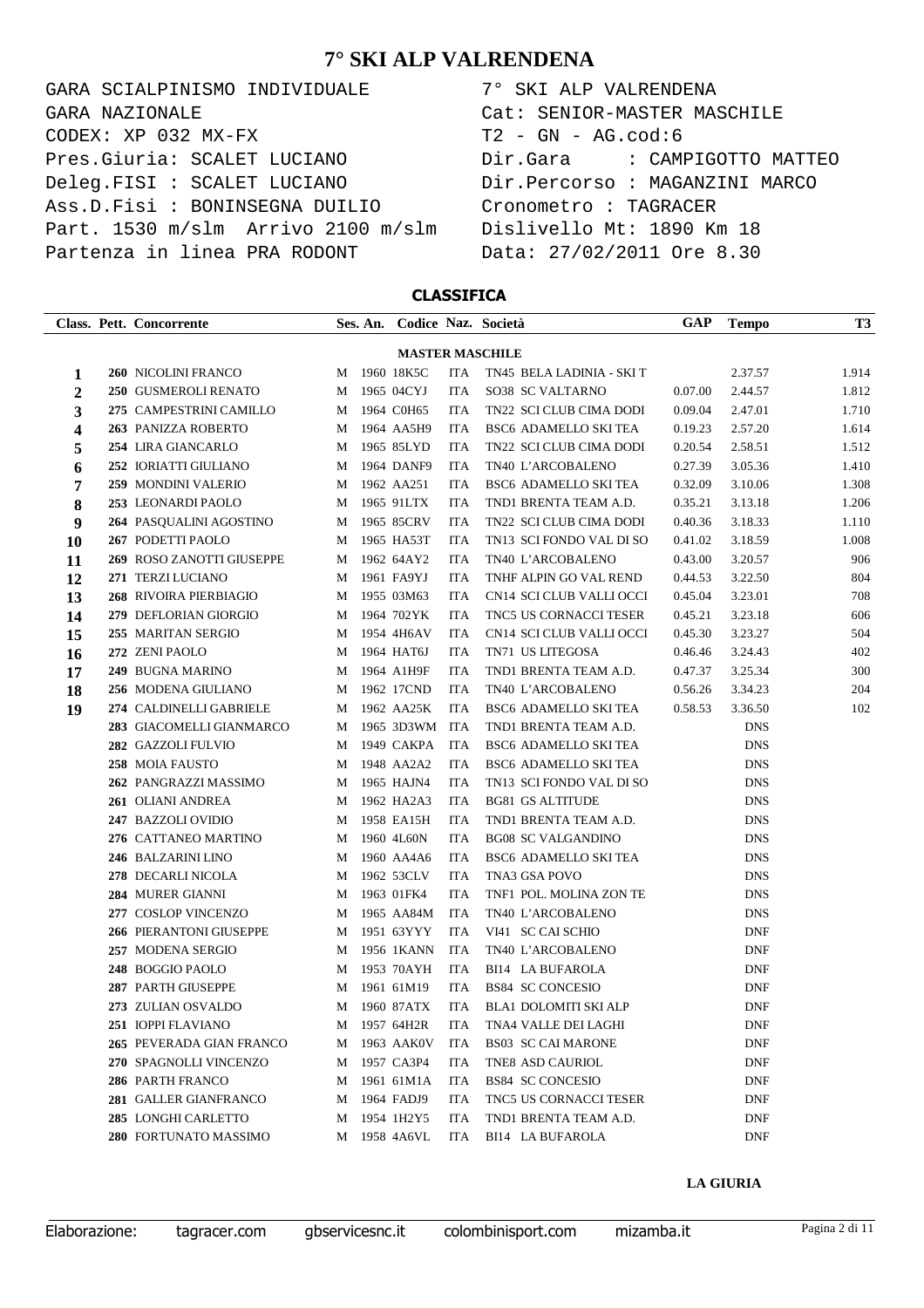GARA SCIALPINISMO INDIVIDUALE 7° SKI ALP VALRENDENA  $\texttt{CODEX}: \texttt{XP}$  032 MX-FX  $\texttt{T2 - GN - AG.cod:6}$ Pres.Giuria: SCALET LUCIANO Dir.Gara : CAMPIGOTTO MATTEO Deleg.FISI : SCALET LUCIANO Dir.Percorso : MAGANZINI MARCO Ass.D.Fisi : BONINSEGNA DUILIO Cronometro : TAGRACER Part. 1530 m/slm Arrivo 2100 m/slm Dislivello Mt: 1890 Km 18 Partenza in linea PRA RODONT Data: 27/02/2011 Ore 8.30 GARA NAZIONALE Cat: SENIOR-MASTER MASCHILE

#### **CLASSIFICA**

|                  |                        | Class. Pett. Concorrente                           |        | Ses. An. |                          |                          | Codice Naz. Società                            | GAP                | <b>Tempo</b>       | T3             |
|------------------|------------------------|----------------------------------------------------|--------|----------|--------------------------|--------------------------|------------------------------------------------|--------------------|--------------------|----------------|
|                  | <b>SENIOR MASCHILE</b> |                                                    |        |          |                          |                          |                                                |                    |                    |                |
| 1                |                        | 1 GIACOMELLI GUIDO                                 | М      |          | 1980 3X9HC               | <b>ITA</b>               | SO29 SC ALTA VALTELLIN                         |                    | 2.15.46            | 2.544          |
| $\boldsymbol{2}$ |                        | 177 PEDRINI DANIELE                                | М      |          | 1976 62R0D               | <b>ITA</b>               | SO29 SC ALTA VALTELLIN                         | 0.04.03            | 2.19.49            | 2.526          |
| 3                |                        | 118 FOLLADOR ALESSANDRO                            | М      |          | 1983 10H3K               | <b>ITA</b>               | <b>BLA1 DOLOMITI SKI ALP</b>                   | 0.05.53            | 2.21.40            | 2.502          |
| 4                |                        | 58 BECCARI FILIPPO                                 | М      |          | 1979 9AC97               | <b>ITA</b>               | TN45 BELA LADINIA - SKI T                      | 0.06.32            | 2.22.19            | 2.484          |
| 5                |                        | 77 BULANTI MARCO                                   | М      |          | 1979 3EYCR               | <b>ITA</b>               | SO38 SC VALTARNO                               | 0.06.48            | 2.22.34            | 2.460          |
| 6                |                        | 245 ZULIAN IVO                                     | М      |          | 1980 0CVN8               | <b>ITA</b>               | TNH9 BOGN DA NIA                               | 0.08.43            | 2.24.30            | 2.442          |
| 7                |                        | 108 DEZULIAN RICCARDO                              | М      |          | 1972 1H2K4               | <b>ITA</b>               | TNH9 BOGN DA NIA                               | 0.08.51            | 2.24.38            | 2.418          |
| 8                |                        | <b>154 MARTINI THOMAS</b>                          | М      |          | 1981 12VHH               | <b>ITA</b>               | TND1 BRENTA TEAM A.D.                          | 0.09.22            | 2.25.08            | 2.400          |
| 9                |                        | 125 GALIZZI DAVIDE                                 | М      |          | 1983 3D52H               | <b>ITA</b>               | TND1 BRENTA TEAM A.D.                          | 0.10.42            | 2.26.29            | 2.382          |
| 10               |                        | <b>151 MAIR FRIEDL</b>                             | М      |          | 1983 HA307               | <b>ITA</b>               | <b>BZ66 MOUNTAIN SKI SSV T</b>                 | 0.12.22            | 2.28.09            | 2.358          |
| 11               |                        | 175 PEDERGNANA MATTEO                              | М      |          | 1980 52RTF               | <b>ITA</b>               | SO29 SC ALTA VALTELLIN                         | 0.12.44            | 2.28.31            | 2.340          |
| 12               |                        | <b>188 PIERANTONI DAVIDE</b><br>213 SALVADORI ALEX | М      |          | 1990 363TC<br>1986 CAR6P | ITA<br><b>ITA</b>        | VI41 SC CAI SCHIO<br>TNHF ALPIN GO VAL REND    | 0.13.48<br>0.14.28 | 2.29.35            | 2.316<br>2.298 |
| 13               |                        | 224 TRETTEL THOMAS                                 | М<br>М |          | 1985 1H2CC               | <b>ITA</b>               | TNH9 BOGN DA NIA                               | 0.15.26            | 2.30.15<br>2.31.12 | 2.280          |
| 14<br>15         |                        | 137 INNERHOFER PAUL                                | М      |          | 1974 8094W               | <b>ITA</b>               | BZ66 MOUNTAIN SKI SSV T                        | 0.15.50            | 2.31.36            | 2.256          |
| 16               |                        | 101 DE SIMONE ROBERTO                              | М      |          | 1984 3WYXA               | ITA                      | <b>BZ11 ASV GOSSENSASS SKI</b>                 | 0.16.02            | 2.31.49            | 2.238          |
| 17               |                        | 170 PANIZZA LORIS                                  | М      |          | 1980 64738               | <b>ITA</b>               | TNHF ALPIN GO VAL REND                         | 0.16.27            | 2.32.13            | 2.214          |
| 18               |                        | 146 MACCABELLI MICHELE                             | М      |          | 1976 91LAY               | <b>ITA</b>               | TNA4 VALLE DEI LAGHI                           | 0.17.02            | 2.32.49            | 2.196          |
| 19               |                        | 53 ANTIGA IVAN                                     | М      |          | 1971 4LHMM               | ITA                      | TND1 BRENTA TEAM A.D.                          | 0.18.56            | 2.34.43            | 2.172          |
| 20               |                        | 93 CRAFFONARA LOIS                                 | М      |          | 1980 A0368               | ITA                      | BZJH BADIA SPORT A.S.D.                        | 0.19.14            | 2.35.01            | 2.154          |
| 21               |                        | 82 CAPPELLETTI DANIELE                             | М      |          | 1982 64AH7               | <b>ITA</b>               | BZA9 G.S. ALPINI PARACAD                       | 0.20.21            | 2.36.08            | 2.136          |
| 22               |                        | 79 CALLIARI CLAUDIO                                | М      |          | 1970 53C78               | <b>ITA</b>               | TN40 L'ARCOBALENO                              | 0.26.56            | 2.42.43            | 2.112          |
| 23               |                        | 167 NIEDERWIESER CHRISTOF                          | М      |          | 1974 HAHF4               | <b>ITA</b>               | <b>BZ66 MOUNTAIN SKI SSV T</b>                 | 0.27.27            | 2.43.13            | 2.094          |
| 24               |                        | <b>184 PERON ANDREA</b>                            | М      |          | 1971 FAH35               | <b>ITA</b>               | <b>AO6L AZZURRI DEL CERVIN</b>                 | 0.28.15            | 2.44.01            | 2.070          |
| 25               |                        | 114 FERRARI GIANLUCA                               | М      |          | 1973 91LC1               | <b>ITA</b>               | TN45 BELA LADINIA - SKI T                      | 0.28.56            | 2.44.43            | 2.052          |
| 26               |                        | 144 LORENZETTI MATTIA                              | М      |          | 1987 3X605               | <b>ITA</b>               | TNHF ALPIN GO VAL REND                         | 0.29.01            | 2.44.47            | 2.034          |
| 27               |                        | 105 DELLAGIACOMA ANDREA                            | М      |          | 1981 DAV35               | <b>ITA</b>               | TNF3 US DOLOMITICA                             | 0.29.26            | 2.45.12            | 2.010          |
| 28               |                        | <b>164 MOLING MICHAEL</b>                          | М      |          | 1988 3RDER               | ITA                      | BZJH BADIA SPORT A.S.D.                        | 0.30.18            | 2.46.05            | 1.992          |
| 29               |                        | 136 HOFER HENRY                                    | М      |          | 1978 DALZ3               | ITA                      | <b>BZ11 ASV GOSSENSASS SKI</b>                 | 0.32.48            | 2.48.34            | 1.968          |
| 30               |                        | 103 DEGASPERI MANUEL                               | М      |          | 1981 85ERN               | <b>ITA</b>               | TN40 L'ARCOBALENO                              | 0.33.05            | 2.48.51            | 1.950          |
| 31               |                        | 150 MAGNINI LODOVICO                               | М      |          | 1972 AA25D<br>1975 EAM8Y | <b>ITA</b><br><b>ITA</b> | TND1 BRENTA TEAM A.D.<br><b>BZ92 ASV PRAGS</b> | 0.33.46            | 2.49.32            | 1.926          |
| 32               |                        | 141 KOFLER HORST<br>223 TOGNI LIVIO                | М<br>М |          | 1966 AA257               | <b>ITA</b>               | BSC6 ADAMELLO SKI TEA                          | 0.34.50<br>0.36.41 | 2.50.36<br>2.52.28 | 1.908<br>1.890 |
| 33<br>34         |                        | 202 REDOLFI MARCO                                  | М      |          | 1984 FA315               | <b>ITA</b>               | TN13 SCI FONDO VAL DI SO                       | 0.39.42            | 2.55.28            | 1.866          |
| 35               |                        | <b>199 PUNTEL FABRIZIO</b>                         |        |          | M 1970 4HX3L             | ITA                      | PD13 C.U.S. PADOVA                             | 0.40.56            | 2.56.43            | 1.848          |
| 36               |                        | 218 SOMMAVILLA MAURO                               |        |          | M 1976 FADRA             | ITA                      | TN45 BELA LADINIA - SKI T                      | 0.41.06            | 2.56.53            | 1.824          |
| 37               |                        | <b>67 BIASIOLI ANDREA</b>                          | М      |          | 1983 HA5F1               | <b>ITA</b>               | TN40 L'ARCOBALENO                              | 0.41.18            | 2.57.04            | 1.806          |
| 38               |                        | 145 LORENZO PANZERA                                | М      |          | 1970 81FX1               | <b>ITA</b>               | <b>AO11 CORRADO GEX</b>                        | 0.41.47            | 2.57.33            | 1.782          |
| 39               |                        | 216 SCALVINI ROBERTO                               | М      |          | 1973 71CWE               | ITA                      | <b>BS03 SC CAI MARONE</b>                      | 0.42.02            | 2.57.49            | 1.764          |
| 40               |                        | 80 CANALE GIANNI                                   | М      |          | 1981 0WH6Y               | ITA                      | TNHF ALPIN GO VAL REND                         | 0.42.10            | 2.57.57            | 1.746          |
| 41               |                        | 127 GASPERETTI IVAN                                | М      |          | 1969 1LHVH               | ITA                      | TN18 SCI CLUB TUENNO                           | 0.42.33            | 2.58.19            | 1.722          |
| 42               |                        | 163 MODENA CHRISTIAN                               | М      |          | 1984 72X1R               | ITA                      | TN40 L'ARCOBALENO                              | 0.43.08            | 2.58.55            | 1.704          |
| 43               |                        | 227 VALENTI RICCARDO                               | М      |          | 1970 004D3               | ITA                      | TND1 BRENTA TEAM A.D.                          | 0.43.14            | 2.59.00            | 1.680          |
| 44               |                        | 219 STEGER THOMAS                                  | М      |          | 1968 67XW1               | ITA                      | BZ66 MOUNTAIN SKI SSV T                        | 0.43.17            | 2.59.03            | 1.662          |
| 45               |                        | 173 PARIS GIOVANNI                                 |        |          | M 1977 541CT             | ITA                      | TND1 BRENTA TEAM A.D.                          | 0.43.27            | 2.59.13            | 1.644          |
|                  |                        |                                                    |        |          |                          |                          |                                                |                    |                    |                |

Elaborazione: tagracer.com gbservicesnc.it colombinisport.com mizamba.it Pagina 3 di 11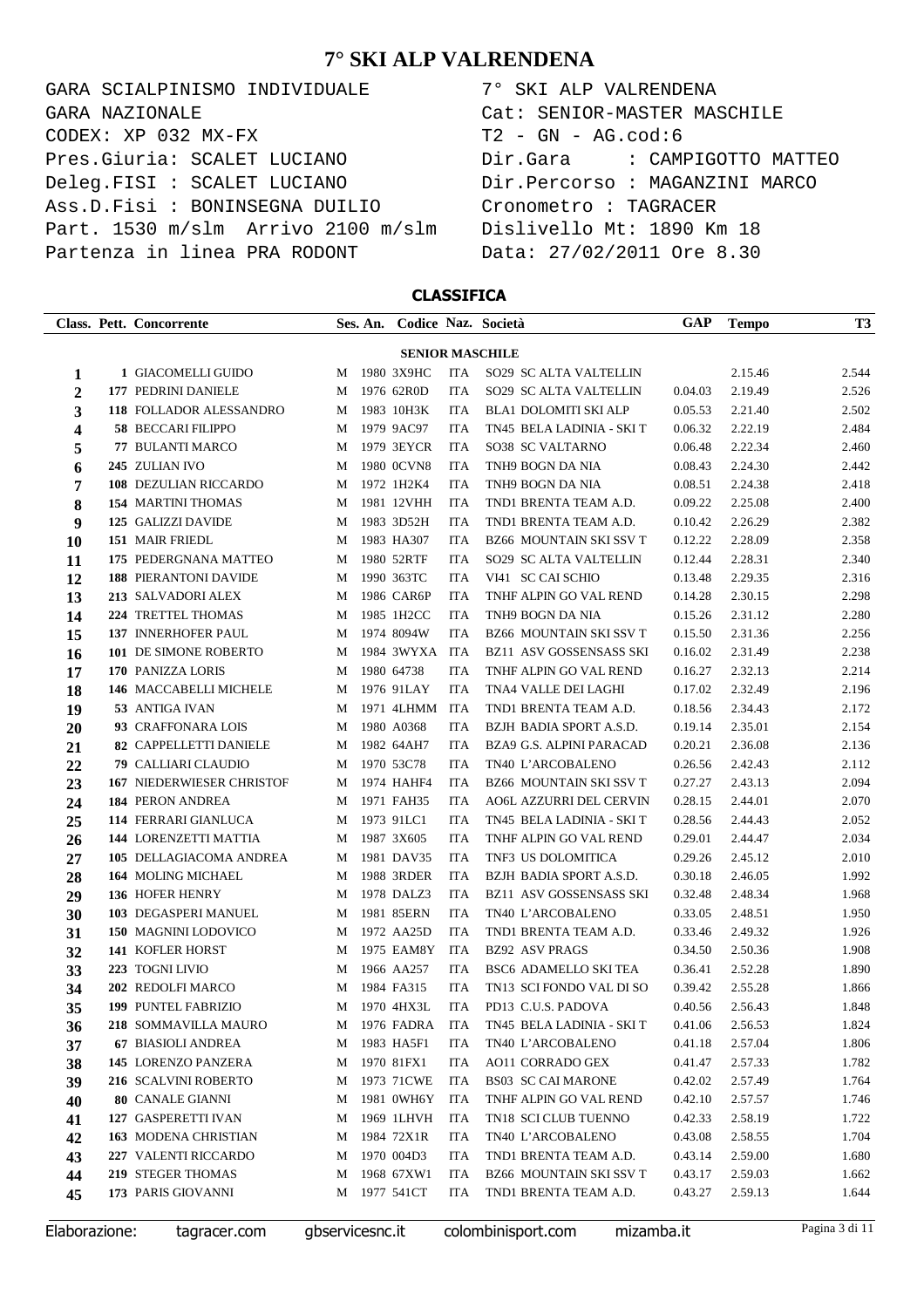GARA SCIALPINISMO INDIVIDUALE  $\texttt{CODEX}: \texttt{XP} \texttt{032} \texttt{MX-FX}$ Pres.Giuria: SCALET LUCIANO Deleg.FISI : SCALET LUCIANO Ass.D.Fisi : BONINSEGNA DUILIO Part. 1530 m/slm Arrivo 2100 m/slm Partenza in linea PRA RODONT GARA NAZIONALE

| 7° SKI ALP VALRENDENA          |
|--------------------------------|
| Cat: SENIOR-MASTER MASCHILE    |
| $T2 - GN - AG.cod:6$           |
| Dir.Gara : CAMPIGOTTO MATTEO   |
| Dir.Percorso : MAGANZINI MARCO |
| Cronometro : TAGRACER          |
| Dislivello Mt: 1890 Km 18      |
| Data: 27/02/2011 Ore 8.30      |

**CLASSIFICA**

|               | Class. Pett. Concorrente      |                 | Ses. An. |                |            | Codice Naz. Società       | GAP        | <b>Tempo</b> | T3             |
|---------------|-------------------------------|-----------------|----------|----------------|------------|---------------------------|------------|--------------|----------------|
| 46            | 200 RADOVAN MATTEO            | М               |          | 1974 1AX58     | <b>ITA</b> | TND1 BRENTA TEAM A.D.     | 0.45.21    | 3.01.08      | 1.620          |
| 47            | <b>84 CASNA LORIS</b>         | М               |          | 1985 FA62H     | <b>ITA</b> | TND1 BRENTA TEAM A.D.     | 0.46.03    | 3.01.49      | 1.602          |
| 48            | 203 REDOLFI MAURO             | М               |          | 1970 EAE26     | <b>ITA</b> | TN13 SCI FONDO VAL DI SO  | 0.46.13    | 3.02.00      | 1.578          |
| 49            | <b>61 BENVENUTI MIRKO</b>     | M               |          | 1984 LA717     | <b>ITA</b> | TNA4 VALLE DEI LAGHI      | 0.46.16    | 3.02.02      | 1.560          |
| 50            | 210 ROMANO GIOVANNI           | M               |          | 1975 1FM5C     | <b>ITA</b> | TND1 BRENTA TEAM A.D.     | 0.46.31    | 3.02.17      | 1.536          |
| 51            | 140 JELLICI MIRCO             | М               |          | 1970 6499L     | <b>ITA</b> | TN45 BELA LADINIA - SKI T | 0.46.39    | 3.02.25      | 1.518          |
| 52            | 54 BANAL EROS                 | М               |          | 1976 A102M     | <b>ITA</b> | TNA4 VALLE DEI LAGHI      | 0.47.05    | 3.02.52      | 1.500          |
| 53            | 242 ZANELLA RUDY              | М               |          | 1974 EAC6V     | <b>ITA</b> | BSC6 ADAMELLO SKI TEA     | 0.47.26    | 3.03.12      | 1.476          |
| 54            | <b>66 BIANCHINI GRAZIANO</b>  | М               |          | 1978 CATRR     | <b>ITA</b> | TND6 SCI CLUB VIGOLO VA   | 0.50.07    | 3.05.54      | 1.458          |
| 55            | 139 IRSARA RENE               | M               |          | 1981 HAFR3     | <b>ITA</b> | BZJH BADIA SPORT A.S.D.   | 0.50.32    | 3.06.18      | 1.434          |
| 56            | 148 MAFFEI ROBERTO            | M               |          | 1970 49RH5     | <b>ITA</b> | TND1 BRENTA TEAM A.D.     | 0.50.41    | 3.06.27      | 1.416          |
| 57            | 129 FRATTINO SILVANO          | M               |          | 1990 84RWR     | <b>ITA</b> | PN12 S.C. VALCELLINA      | 0.51.56    | 3.07.42      | 1.398          |
| 58            | 132 GIOVANNINI FULVIO         | M               |          | 1966 EAMA4     | <b>ITA</b> | TN40 L'ARCOBALENO         | 0.53.33    | 3.09.20      | 1.374          |
| 59            | 158 MATTEI ANDREA             | M               |          | 1970 64L6M     | <b>ITA</b> | TNHF ALPIN GO VAL REND    | 0.53.33    | 3.09.20      | 1.356          |
| 60            | 99 DAMAGGIO LORENZO           | M               |          | 1967 49LWM     | ITA        | TN40 L'ARCOBALENO         | 0.53.53    | 3.09.39      | 1.332          |
| 61            | 231 VARESCO LUCA              | M               |          | 1978 7031J     | <b>ITA</b> | TNC5 US CORNACCI TESER    | 0.54.51    | 3.10.38      | 1.314          |
| 62            | 100 DAPORTA HARALD            | M               |          | 1971 C05TT     | ITA        | TN45 BELA LADINIA - SKI T | 0.54.53    | 3.10.40      | 1.290          |
| 63            | 217 SOMMADOSSI RUDI           | M               |          | 1981 EAR14     | <b>ITA</b> | TNA4 VALLE DEI LAGHI      | 0.54.58    | 3.10.45      | 1.272          |
| 64            | 91 CORNELLA LUCA              | M               |          | 1982 HAEN1     | <b>ITA</b> | TNA4 VALLE DEI LAGHI      | 0.55.05    | 3.10.51      | 1.254          |
| 65            | 215 SARTORI TIMOTEO           | M               |          | 1971 91LV1     | <b>ITA</b> | TND1 BRENTA TEAM A.D.     | 0.56.07    | 3.11.54      | 1.230          |
| 66            | 147 MAESTRI GIOSUE            | M               |          | 1969 A1H99     | <b>ITA</b> | TND1 BRENTA TEAM A.D.     | 0.56.28    | 3.12.15      | 1.212          |
| 67            | <b>73 BOSETTI ALESSIO</b>     | M               |          | 1981 FAMZP     | <b>ITA</b> | TNA4 VALLE DEI LAGHI      | 0.56.30    | 3.12.16      | 1.188          |
| 68            | 122 FORNI ALESSANDRO          | М               |          | 1980 HAEXW ITA |            | TN40 L'ARCOBALENO         | 0.57.10    | 3.12.57      | 1.170          |
| 69            | 236 VIVIANI PAOLO             | M               |          | 1985 DA634     | <b>ITA</b> | TNHF ALPIN GO VAL REND    | 0.57.13    | 3.13.00      | 1.146          |
| 70            | 226 VAJA ANDREAS              | M               |          | 1973 3WMM2 ITA |            | TN45 BELA LADINIA - SKI T | 0.58.15    | 3.14.01      | 1.128          |
| 71            | 222 TESTINI ROBERTO           | M               |          | 1969 03LH1     | <b>ITA</b> | BSC6 ADAMELLO SKI TEA     | 0.59.40    | 3.15.27      | 1.110          |
| 72            | <b>134 GRASSI VITTORIO</b>    | M               |          | 1974 LA2Z5     | <b>ITA</b> | TND1 BRENTA TEAM A.D.     | 1.00.10    | 3.15.57      | 1.086          |
| 73            | <b>87 CESCONI LORENZO</b>     | М               |          | 1978 91HVM     | <b>ITA</b> | TN40 L'ARCOBALENO         | 1.00.54    | 3.16.40      | 1.068          |
| 74            | <b>88 CHEMOTTI CRISTIAN</b>   | M               |          | 1975 CA86C     | <b>ITA</b> | <b>BS03 SC CAI MARONE</b> | 1.02.18    | 3.18.04      | 1.044          |
| 75            | 106 DELLAGIACOMA GIUSEPPE     | M               |          | 1978 FAMN9     | ITA        | TNF3 US DOLOMITICA        | 1.02.29    | 3.18.15      | 1.026          |
| 76            | 225 UBALDI DAVID              | M               |          | 1966 EA6P6     | <b>ITA</b> | TNA4 VALLE DEI LAGHI      | 1.02.31    | 3.18.17      | 1.008          |
| 77            | <b>65 BETTEGA FEDERICO</b>    | M               |          | 1977 DAK8R     | <b>ITA</b> | TN40 L'ARCOBALENO         | 1.02.40    | 3.18.26      | 984            |
| 78            | 228 VALENTI LUCA              | M               |          | 1967 12VXL     | <b>ITA</b> | TND1 BRENTA TEAM A.D.     | 1.03.04    | 3.18.51      | 966            |
| 79            | 195 POLLA GABRIELE            | M               |          | 1977 EAD2V     | <b>ITA</b> | TNHF ALPIN GO VAL REND    | 1.03.17    | 3.19.03      | 942            |
| 80            | 207 RIOLFATTI RICCARDO        | M               |          | 1969 72VEL     | <b>ITA</b> | TN40 L'ARCOBALENO         | 1.04.43    | 3.20.30      | 924            |
| 81            | 201 RASOM IVO                 | М               |          | 1989 1KAK5     | <b>ITA</b> | TN45 BELA LADINIA - SKI T | 1.04.48    | 3.20.35      | 900            |
| 82            | 204 RENIERO JOHNNY            | M               |          | 1979 HA74A     | ITA        | VI41 SC CAI SCHIO         | 1.06.01    | 3.21.47      | 882            |
| 83            | 181 PENASA ALBINO             | M               |          | 1966 8788Y     | ITA        | TN13 SCI FONDO VAL DI SO  | 1.06.17    | 3.22.03      | 864            |
| 84            | 206 RICCI GIANLUCA            | M               |          | 1973 48RMP     | ITA        | <b>BS03 SC CAI MARONE</b> | 1.06.31    | 3.22.18      | 840            |
| 85            | <b>160 MAZZARINI EMILIANO</b> | M               |          | 1976 1CYK3     | ITA        | TN37 SCI CLUB LEDRENSE    | 1.06.35    | 3.22.22      | 822            |
| 86            | 214 SARTORI THOMAS            | M               |          | 1975 DAVYF     | <b>ITA</b> | TND1 BRENTA TEAM A.D.     | 1.06.39    | 3.22.25      | 798            |
| 87            | <b>74 BRESSAN ALESSANDRO</b>  | M               |          | 1972 C0W24     | ITA        | TNA3 GSA POVO             | 1.06.45    | 3.22.32      | 780            |
| 88            | 149 MAGNI ALBERTO             | M               |          | 1970 0DD0Y     | ITA        | LC08 A.S. PREMANA         | 1.07.07    | 3.22.54      | 762            |
| 89            | 196 POLO CLAUDIO              | M               |          | 1969 91HCP     | ITA        | TN40 L'ARCOBALENO         | 1.07.38    | 3.23.25      | 738            |
| 90            | <b>64 BERTOLINI SIMONE</b>    | M               |          | 1987 0DJ9E     | ITA        | TND1 BRENTA TEAM A.D.     | 1.08.03    | 3.23.49      | 720            |
| 91            | <b>59 BECCHETTI DAVIDE</b>    | M               |          | 1982 0E81C     | ITA        | <b>BS84 SC CONCESIO</b>   | 1.08.50    | 3.24.37      | 696            |
| 92            | <b>169 PALMIERI MATTEO</b>    | M               |          | 1987 M0M3E     | <b>ITA</b> | SO38 SC VALTARNO          | 1.08.52    | 3.24.39      | 678            |
| Elaborazione: | tagracer.com                  | gbservicesnc.it |          |                |            | colombinisport.com        | mizamba.it |              | Pagina 4 di 11 |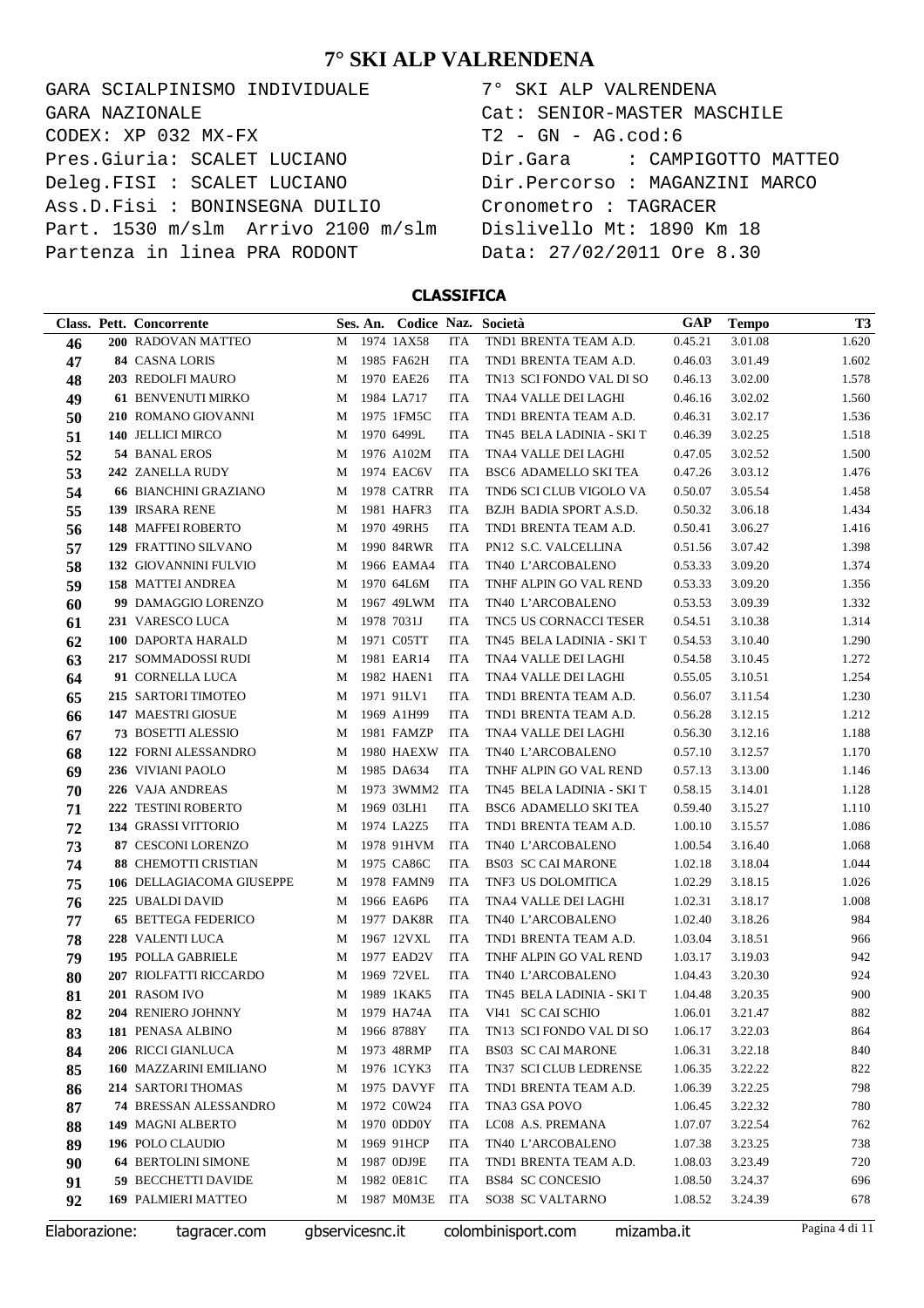GARA SCIALPINISMO INDIVIDUALE  $CODEX: XP 032 MX-FX$ Pres.Giuria: SCALET LUCIANO Deleg.FISI : SCALET LUCIANO Ass.D.Fisi : BONINSEGNA DUILIO Part. 1530 m/slm Arrivo 2100 m/slm Partenza in linea PRA RODONT GARA NAZIONALE

| 7° SKI ALP VALRENDENA          |
|--------------------------------|
| Cat: SENIOR-MASTER MASCHILE    |
| $T2 - GN - AG.cod:6$           |
| Dir.Gara : CAMPIGOTTO MATTEO   |
| Dir.Percorso : MAGANZINI MARCO |
| Cronometro : TAGRACER          |
| Dislivello Mt: 1890 Km 18      |
| Data: 27/02/2011 Ore 8.30      |

**CLASSIFICA**

|               | Class. Pett. Concorrente      |                 | Ses. An. Codice Naz. Società |            |                                | <b>GAP</b> | <b>Tempo</b> | T <sub>3</sub> |
|---------------|-------------------------------|-----------------|------------------------------|------------|--------------------------------|------------|--------------|----------------|
| 93            | 116 FOLCHINI MAURO            | М               | 1974 689FV                   | <b>ITA</b> | <b>BS03 SC CAI MARONE</b>      | 1.10.06    | 3.25.53      | 654            |
| 94            | 240 ZAMBOTTI GIOVANNI         | М               | 1970 AA25A                   | ITA        | TND1 BRENTA TEAM A.D.          | 1.10.44    | 3.26.31      | 636            |
| 95            | 211 ROSSI NICOLA              | М               | 1984 EA490                   | <b>ITA</b> | <b>BS81 BIRXIA SCI</b>         | 1.11.12    | 3.26.58      | 618            |
| 96            | 191 POJER UMBERTO             | М               | 1971 DAMCY ITA               |            | TN40 L'ARCOBALENO              | 1.11.13    | 3.27.00      | 594            |
| 97            | 126 GALVAGNO ANDREA           | М               | 1977 HA9DX                   | <b>ITA</b> | CN39 SCI CLUB VALLE VAR        | 1.11.16    | 3.27.02      | 576            |
| 98            | <b>63 BERNARDI ALBERTO</b>    | М               | 1979 EAM1Y                   | <b>ITA</b> | TNA4 VALLE DEI LAGHI           | 1.12.51    | 3.28.38      | 552            |
| 99            | <b>182 PERENZONI GABRIEL</b>  | M               | 1984 3D1V6                   | <b>ITA</b> | TN40 L'ARCOBALENO              | 1.13.00    | 3.28.46      | 534            |
| 100           | 221 TAVOLARI LUCA             | M               | 1969 AAKZ9                   | ITA        | <b>BG81 GS ALTITUDE</b>        | 1.13.13    | 3.28.59      | 510            |
| 101           | 159 MATURI LORIS              | M               | 1977 91LTR                   | <b>ITA</b> | TN84 US CARISOLO               | 1.14.38    | 3.30.24      | 492            |
| 102           | <b>220 STUEFER ERWIN</b>      | М               | 1979 DALZ4                   | <b>ITA</b> | <b>BZ11 ASV GOSSENSASS SKI</b> | 1.14.42    | 3.30.28      | 474            |
| 103           | 119 FONDRIEST TOMMASO         | М               | 1983 LAA8M                   | <b>ITA</b> | TN13 SCI FONDO VAL DI SO       | 1.16.30    | 3.32.16      | 450            |
| 104           | 89 CODEGA DAVIDE              | М               | 1988 72973                   | <b>ITA</b> | SO38 SC VALTARNO               | 1.17.09    | 3.32.56      | 432            |
| 105           | <b>85 CASTELLAN MARCO</b>     | М               | 1967 533R9                   | <b>ITA</b> | TN40 L'ARCOBALENO              | 1.17.42    | 3.33.28      | 408            |
| 106           | 152 MANNI IVAN                | М               | 1973 517PE                   | <b>ITA</b> | <b>BS03 SC CAI MARONE</b>      | 1.19.26    | 3.35.13      | 390            |
| 107           | 113 FERRARI FABRIZIO          | М               | 1966 EA7TY                   | <b>ITA</b> | TNHF ALPIN GO VAL REND         | 1.19.36    | 3.35.22      | 372            |
| 108           | 237 VIVIANI MATTEO            | М               | 1979 DA633                   | <b>ITA</b> | TNHF ALPIN GO VAL REND         | 1.20.09    | 3.35.55      | 348            |
| 109           | <b>68 BIZ SIMONE</b>          | М               | 1982 M0AYF                   | <b>ITA</b> | BLA1 DOLOMITI SKI ALP          | 1.20.29    | 3.36.16      | 330            |
| <b>110</b>    | 71 BONVECCHIO EDOARDO         | M               | 1967 HA4AR                   | <b>ITA</b> | TN40 L'ARCOBALENO              | 1.20.35    | 3.36.21      | 306            |
| 111           | 232 VENTURA CRISTIAN          | M               | 1988 LAX8M                   | <b>ITA</b> | TNC5 US CORNACCI TESER         | 1.21.06    | 3.36.52      | 288            |
| 112           | 96 DALDOSS MANUEL             | М               | 1986 1H342                   | <b>ITA</b> | TND1 BRENTA TEAM A.D.          | 1.21.19    | 3.37.05      | 264            |
| 113           | 239 ZAMBONI MICHELE           | М               | 1986 M0H4V                   | <b>ITA</b> | TND1 BRENTA TEAM A.D.          | 1.21.35    | 3.37.21      | 246            |
| 114           | 51 ANDERLE GIOVANNI           | М               | 1973 HAK9C                   | <b>ITA</b> | TNE7 SC PANAROTTA              | 1.22.19    | 3.38.06      | 228            |
| 115           | <b>60 BENINI CRISTIANO</b>    | М               | 1973 HAEMR ITA               |            | TNA4 VALLE DEI LAGHI           | 1.23.12    | 3.38.58      | 204            |
| 116           | 208 RIVOIRA MARCO             | М               | 1981 MOC56                   | <b>ITA</b> | CN39 SCI CLUB VALLE VAR        | 1.24.05    | 3.39.52      | 186            |
| 117           | <b>130 GHERARDI MATTEO</b>    | М               | 1977 67TNN                   | <b>ITA</b> | TNHF ALPIN GO VAL REND         | 1.24.12    | 3.39.59      | 162            |
| 118           | 107 DEVESCOVI FABRIZIO        | М               | 1968 HANXK ITA               |            | TNF1 POL. MOLINA ZON TE        | 1.25.14    | 3.41.00      | 144            |
| 119           | <b>183 PERLINI ENRICO</b>     | М               | 1981 LARLW                   | <b>ITA</b> | TNH9 BOGN DA NIA               | 1.26.48    | 3.42.35      | 126            |
| 120           | 95 CRISTINI THOMAS            | М               | 1979 M094C                   | <b>ITA</b> | <b>BS03 SC CAI MARONE</b>      | 1.28.54    | 3.44.41      | 102            |
| 121           | 50 AGLIONI LUCA               | М               | 1981 DAML6                   | <b>ITA</b> | TND1 BRENTA TEAM A.D.          | 1.29.01    | 3.44.48      | 84             |
| 122           | 180 PELLIZZARI PAOLO          | М               | 1980 DAT6F                   | <b>ITA</b> | TND1 BRENTA TEAM A.D.          | 1.30.26    | 3.46.12      | 60             |
| 123           | 52 ANGELI MICHELE             | М               | 1977 M0MPJ                   | <b>ITA</b> | BSC6 ADAMELLO SKI TEA          | 1.31.49    | 3.47.36      | 42             |
| 124           | 194 POLLA FEDERICO            | М               | 1976 3D13V                   | <b>ITA</b> | TNHF ALPIN GO VAL REND         | 1.43.44    | 3.59.30      | 18             |
|               | 72 BOSDACHIN MANUEL           | М               | 1980 M09VJ                   | <b>ITA</b> | TNA4 VALLE DEI LAGHI           |            | <b>DNS</b>   |                |
|               | 70 BONDIOLI MARZIO            | М               | 1983 9291W                   | <b>ITA</b> | <b>BG07 GR ALPINISTICO VER</b> |            | <b>DNS</b>   |                |
|               | 56 BAZZOLI ALAIN              | М               | 1978 A1H98                   | <b>ITA</b> | TND1 BRENTA TEAM A.D.          |            | <b>DNS</b>   |                |
|               | 104 DEGASPERI MICHELE         |                 | M 1968 91LTP                 | <b>ITA</b> | TN13 SCI FONDO VAL DI SO       |            | <b>DNS</b>   |                |
|               | 243 ZANGHELLINI ANTONIO       |                 | M 1966 MOLAY ITA             |            | TN22 SCI CLUB CIMA DODI        |            | <b>DNS</b>   |                |
|               | 238 ZAMBONI GIOVANNI          | M               | 1976 618V8                   | ITA        | BG55 SC 13 CLUSONE             |            | DNS          |                |
|               | <b>62 BENVENUTI MAURO</b>     | M               | 1980 01D90                   | ITA        | BSC6 ADAMELLO SKI TEA          |            | <b>DNS</b>   |                |
|               | 69 BONAZZA MAURO              | M               | 1981 DAMDZ ITA               |            | TND1 BRENTA TEAM A.D.          |            | <b>DNS</b>   |                |
|               | <b>75 BROSEGHINI GIANLUCA</b> | M               | 1976 DA3HR                   | ITA        | TNA4 VALLE DEI LAGHI           |            | <b>DNS</b>   |                |
|               | 102 DEBALINI GIANLUCA         | M               | 1974 CA3HY                   | ITA        | <b>BS06 SKI GROUP BANCA L</b>  |            | <b>DNS</b>   |                |
|               | <b>86 CERQUILUCA</b>          | M               | 1980 M0KTM                   | ITA        | <b>BS03 SC CAI MARONE</b>      |            | <b>DNS</b>   |                |
|               | 234 VICENZI ROBERTO           | M               | 1983 MO9CO                   | ITA        | BSC6 ADAMELLO SKI TEA          |            | <b>DNS</b>   |                |
|               | 92 COSLOP ALESSANDRO          | M               | 1976 M0410                   | ITA        | TNA4 VALLE DEI LAGHI           |            | <b>DNS</b>   |                |
|               | 81 CAPOVILLA ALESSANDRO       | M               | 1973 7360X                   | ITA        | <b>BZ11 ASV GOSSENSASS SKI</b> |            | <b>DNS</b>   |                |
|               | 229 VALENTINI STEFANO         | М               | 1977 CARAZ                   | ITA        | TN40 L'ARCOBALENO              |            | <b>DNS</b>   |                |
| Elaborazione: | tagracer.com                  | gbservicesnc.it |                              |            | colombinisport.com             | mizamba.it |              | Pagina 5 di 11 |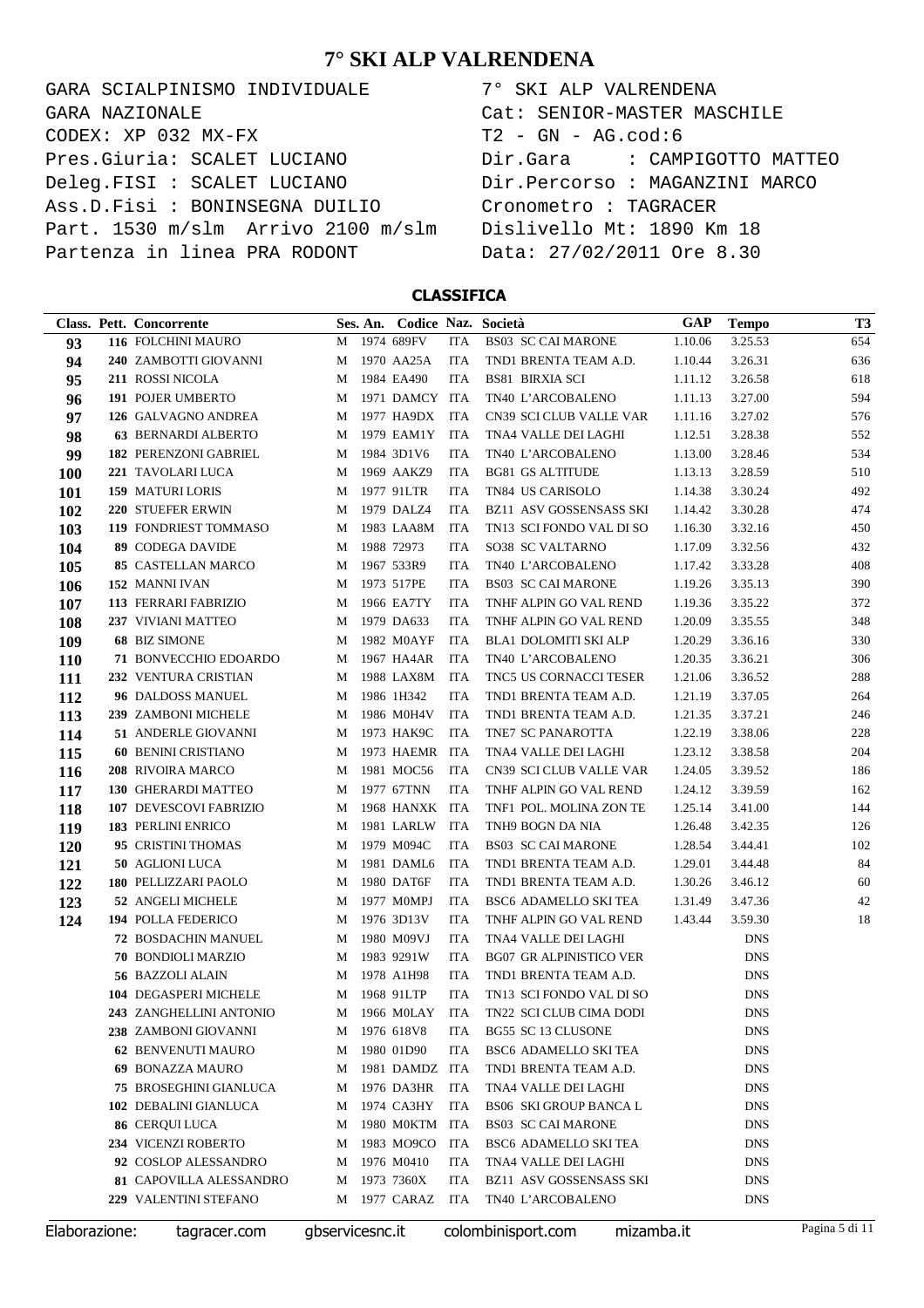GARA SCIALPINISMO INDIVIDUALE CODEX: XP 032 MX-FX Pres.Giuria: SCALET LUCIANO Deleg.FISI : SCALET LUCIANO Ass.D.Fisi : BONINSEGNA DUILIO Part. 1530 m/slm Arrivo 2100 m/slm Partenza in linea PRA RODONT GARA NAZIONALE

| 7° SKI ALP VALRENDENA          |
|--------------------------------|
| Cat: SENIOR-MASTER MASCHILE    |
| $T2 - GN - AG.cod:6$           |
| Dir.Gara : CAMPIGOTTO MATTEO   |
| Dir.Percorso : MAGANZINI MARCO |
| Cronometro : TAGRACER          |
| Dislivello Mt: 1890 Km 18      |
| Data: 27/02/2011 Ore 8.30      |

**CLASSIFICA**

| Class. Pett. Concorrente      |   | Ses. An. Codice Naz. Società |            |                              | GAP | <b>Tempo</b> | T <sub>3</sub> |
|-------------------------------|---|------------------------------|------------|------------------------------|-----|--------------|----------------|
| 83 CASANOVA LIVIO             |   | M 1972 AA25F                 | ITA        | BSC6 ADAMELLO SKI TEA        |     | <b>DNS</b>   |                |
| 97 DALDOSS ALESSIO            |   | M 1986 CA0X0                 | ITA        | TND1 BRENTA TEAM A.D.        |     | <b>DNS</b>   |                |
| 241 ZANEI MATTEO              | M | 1977 EALJA                   | ITA        | TNH GS COSTALTA              |     | <b>DNS</b>   |                |
| 57 BEATRICI SILVANO           |   | M 1976 A102N                 | <b>ITA</b> | TNA4 VALLE DEI LAGHI         |     | <b>DNS</b>   |                |
| 185 PERUFFO MARCO             |   | M 1969 908M5                 | <b>ITA</b> | VI41 SC CAI SCHIO            |     | <b>DNS</b>   |                |
| 138 IRSARA MICHAEL            |   | M 1975 3RDR5                 | ITA        | BZJH BADIA SPORT A.S.D.      |     | <b>DNS</b>   |                |
| 110 EDER CHRISTIAN            |   | M 1973 FAAHZ                 | ITA        | BZ66 MOUNTAIN SKI SSV T      |     | <b>DNS</b>   |                |
| 192 POLI PAOLO                | М | 1990 LAW4K                   | ITA        | <b>BG08 SC VALGANDINO</b>    |     | <b>DNS</b>   |                |
| 117 FOLGHERAITER MASSIMILIANO | M | 1973 FAMY6                   | ITA        | TNE7 SC PANAROTTA            |     | <b>DNS</b>   |                |
| 190 PIVA MASSIMO              | M | 1975 FA664                   | <b>ITA</b> | TNE7 SC PANAROTTA            |     | <b>DNS</b>   |                |
| <b>189 PIVA GIANLUCA</b>      | M | 1988 FA66F                   | <b>ITA</b> | TNE7 SC PANAROTTA            |     | <b>DNS</b>   |                |
| 143 LORA CARLO                | М | 1978 FAE6W                   | <b>ITA</b> | VI41 SC CAI SCHIO            |     | <b>DNS</b>   |                |
| 135 GRIGI MARCO               | М | 1978 1LRAH                   | <b>ITA</b> | LCO8 A.S. PREMANA            |     | <b>DNS</b>   |                |
| 186 PIACINI EGON              | М | 1980 08PW7                   | <b>ITA</b> | TND1 BRENTA TEAM A.D.        |     | <b>DNS</b>   |                |
| 193 POLI MICHELE              | М | 1983 MO9AP                   | <b>ITA</b> | BSC6 ADAMELLO SKI TEA        |     | <b>DNS</b>   |                |
| 153 MANZONI GIANCARLO         | M | 1968 9AA3Y                   | <b>ITA</b> | <b>BG81 GS ALTITUDE</b>      |     | <b>DNS</b>   |                |
| 179 PEDROTTI LUCA             | M | 1971 EANXL                   | <b>ITA</b> | TNE7 SC PANAROTTA            |     | <b>DNS</b>   |                |
| 178 PEDROTTI CHRISTIAN        |   | M 1974 HAK9D                 | <b>ITA</b> | TNE7 SC PANAROTTA            |     | <b>DNS</b>   |                |
| 176 PEDRANZ STEFANO           | M | 1976 85RCP                   | <b>ITA</b> | TND1 BRENTA TEAM A.D.        |     | <b>DNS</b>   |                |
| 157 MASTROTTO MICHELE         | M | 1980 EA6YL                   | <b>ITA</b> | VI41 SC CAI SCHIO            |     | <b>DNS</b>   |                |
| 172 PAOLI GIORGIO             | M | 1988 49VXN                   | <b>ITA</b> | TNHF ALPIN GO VAL REND       |     | <b>DNS</b>   |                |
| 171 PANIZZA MAURO             | М | 1982 M09AN                   | <b>ITA</b> | BSC6 ADAMELLO SKI TEA        |     | <b>DNS</b>   |                |
| 166 MORASCHINI FRANCO         | М | 1979 8797P                   | <b>ITA</b> | BSC6 ADAMELLO SKI TEA        |     | <b>DNS</b>   |                |
| 187 PICOTTI CARLO             | M | 1984 EA3NY                   | <b>ITA</b> | UD58 US ALDO MORO            |     | <b>DNS</b>   |                |
| 212 SALERI LUCIO              | М | 1967 3DR64                   | <b>ITA</b> | <b>BS90 SC PEZZORO</b>       |     | <b>DNS</b>   |                |
| 244 ZENI MATTEO               | М | 1980 53E0Y                   | <b>ITA</b> | TND1 BRENTA TEAM A.D.        |     | <b>DNS</b>   |                |
| 131 GIORDANI STEFANO          | М | 1987 LA0TF                   | <b>ITA</b> | BSC6 ADAMELLO SKI TEA        |     | <b>DNS</b>   |                |
| 121 FONTANARI ALBERTO         | М | 1973 FAMKW ITA               |            | TNE7 SC PANAROTTA            |     | <b>DNS</b>   |                |
| 128 GAZZORELLI DANIELE        | M | 1976 61N8L                   | <b>ITA</b> | <b>BS03 SC CAI MARONE</b>    |     | <b>DNS</b>   |                |
| 209 RIZ MARTIN                | M | 1980 01CWN                   | ITA        | TNH9 BOGN DA NIA             |     | <b>DNS</b>   |                |
| 120 FONTANARI DANIELE         | M | 1973 FAMKX ITA               |            | TNE7 SC PANAROTTA            |     | <b>DNS</b>   |                |
| 123 FRANZINI MANUEL           | M | 1976 0DK7E                   | <b>ITA</b> | TNH GS COSTALTA              |     | <b>DNS</b>   |                |
| <b>142 LANFRANCHI PIETRO</b>  | M | 1978 9064D                   | <b>ITA</b> | <b>BG08 SC VALGANDINO</b>    |     | <b>DNS</b>   |                |
| 112 FENAROLI DIEGO            | M | 1973 61D47                   | <b>ITA</b> | <b>BS03 SC CAI MARONE</b>    |     | <b>DNS</b>   |                |
| 115 FLORETTA UGO              | М | 1966 05M2C                   | <b>ITA</b> | TNHF ALPIN GO VAL REND       |     | <b>DNF</b>   |                |
| 155 MARTINI DENNIS            |   | M 1980 LAACM ITA             |            | <b>BSC6 ADAMELLO SKI TEA</b> |     | <b>DNF</b>   |                |
| 156 MARTINI MIRKO             | M | 1975 LAACK                   | ITA        | BSC6 ADAMELLO SKI TEA        |     | DNF          |                |
| <b>162 MINETTI ANDREA</b>     | М | 1966 49VL5                   | ITA        | <b>BG81 GS ALTITUDE</b>      |     | <b>DNF</b>   |                |
| 174 PAROLINI MARCO            | М | 1971 64L6C                   | ITA        | TND1 BRENTA TEAM A.D.        |     | DNF          |                |
| 111 FEDRIZZI ERICH            | М | 1980 FA9YO                   | ITA        | TNHF ALPIN GO VAL REND       |     | DNF          |                |
| <b>168 OMODEI ANDREA</b>      | М | 1978 517E2                   | ITA        | <b>BS03 SC CAI MARONE</b>    |     | DNF          |                |
| 165 MORABITO REMO             | М | 1968 HA6TY                   | ITA        | TND1 BRENTA TEAM A.D.        |     | DNF          |                |
| 55 BARTOLI FABRIZIO           | М | 1986 CAEAL                   | <b>ITA</b> | TNH9 BOGN DA NIA             |     | DNF          |                |
| <b>161 MERLER TIZIANO</b>     | М | 1977 CARAY                   | ITA        | TND1 BRENTA TEAM A.D.        |     | DNF          |                |
| 230 TROTTNER TIZIANO          | М | 1966 CAAWR ITA               |            | TN45 BELA LADINIA - SKI T    |     | DNF          |                |
| 90 CONFORTI LUCA              | М | 1986 MOKAR ITA               |            | TND1 BRENTA TEAM A.D.        |     | DNF          |                |
| 205 REVERSI IVAN              | M | 1975 CAJVE                   | ITA        | TNHF ALPIN GO VAL REND       |     | DNF          |                |

Elaborazione: tagracer.com gbservicesnc.it colombinisport.com mizamba.it Pagina 6 di 11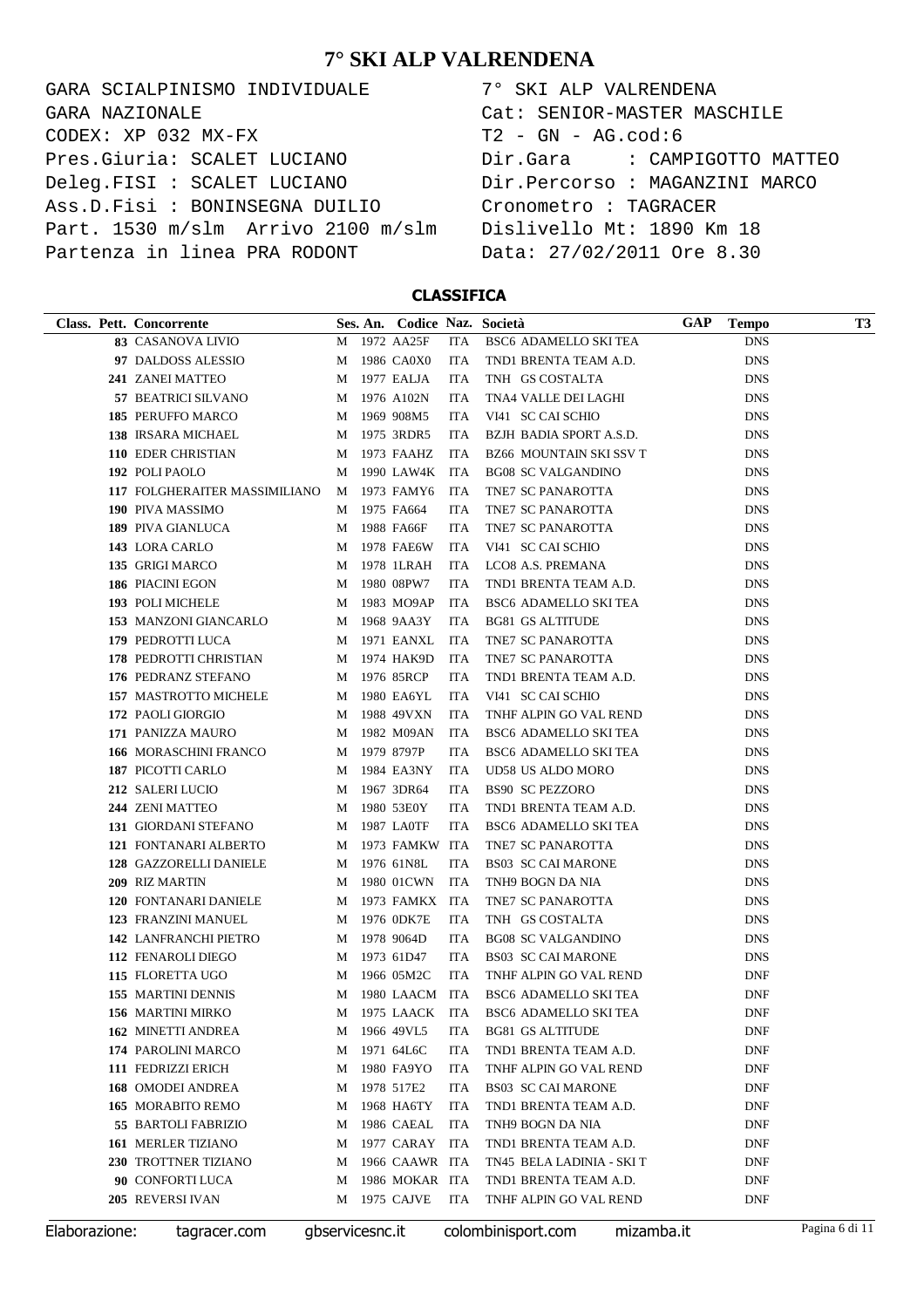GARA SCIALPINISMO INDIVIDUALE CODEX: XP 032 MX-FX Pres.Giuria: SCALET LUCIANO Deleg.FISI : SCALET LUCIANO Ass.D.Fisi : BONINSEGNA DUILIO Part. 1530 m/slm Arrivo 2100 m/slm Partenza in linea PRA RODONT GARA NAZIONALE

| 7° SKI ALP VALRENDENA          |
|--------------------------------|
| Cat: SENIOR-MASTER MASCHILE    |
| $T2 - GN - AG.cod:6$           |
| Dir.Gara : CAMPIGOTTO MATTEO   |
| Dir.Percorso : MAGANZINI MARCO |
| Cronometro : TAGRACER          |
| Dislivello Mt: 1890 Km 18      |
| Data: 27/02/2011 Ore 8.30      |

#### **CLASSIFICA**

| Class. Pett. Concorrente            |   |       | Ses. An. Codice Naz. Società |      |                             | GAP | Tempo      | T3 |
|-------------------------------------|---|-------|------------------------------|------|-----------------------------|-----|------------|----|
| <b>198 PRECAZZINI MARCO</b>         | M |       | 1975 87CXC                   | ITA. | <b>BSC6 ADAMELLO SKITEA</b> |     | <b>DNF</b> |    |
| <b>197 PORRO MASSIMILIANO</b>       | M | 1971. | M0MYK                        | ITA. | TN30 GR SCIATORI RIVA D     |     | <b>DNF</b> |    |
| <b>76 BRUNELLI ALESSIO</b>          | M |       | 1976 7146F                   | ITA. | TNA4 VALLE DELLAGHI         |     | <b>DNF</b> |    |
| 94 CRISTINI MANUEL                  | M |       | 1981 HAKZ2                   | ITA. | BS03 SC CALMARONE           |     | <b>DNF</b> |    |
| 235 VISONA MORENO                   | M |       | 1975 FA6W8                   | ITA. | - SC CALSCHIO<br>VI41       |     | <b>DNF</b> |    |
| 124 FRASCONÀ GABRIELE               | M |       | 1984 MOLV2                   | ITA. | BZF8 SPORT CLUB MERAN       |     | <b>DNF</b> |    |
| 98 DALPIAZ VALENTINO                | M |       | 1985 HA53L                   | ITA. | TND1 BRENTA TEAM A.D.       |     | <b>DNF</b> |    |
| 233 VERGINER ROMAN                  | M |       | 1987 3RDPP                   | IT A | BZJH BADIA SPORT A.S.D.     |     | <b>DNF</b> |    |
| <b>78 CALDARELLI FRANCESCO SAVE</b> | M |       | 1966 M0N8J                   | ITA. | BG81 GS ALTITUDE            |     | <b>DNF</b> |    |
| 133 GNUTTI MASSIMO                  | М |       | 1968 AAMTY                   | ITA. | BS03 SC CALMARONE           |     | <b>DNF</b> |    |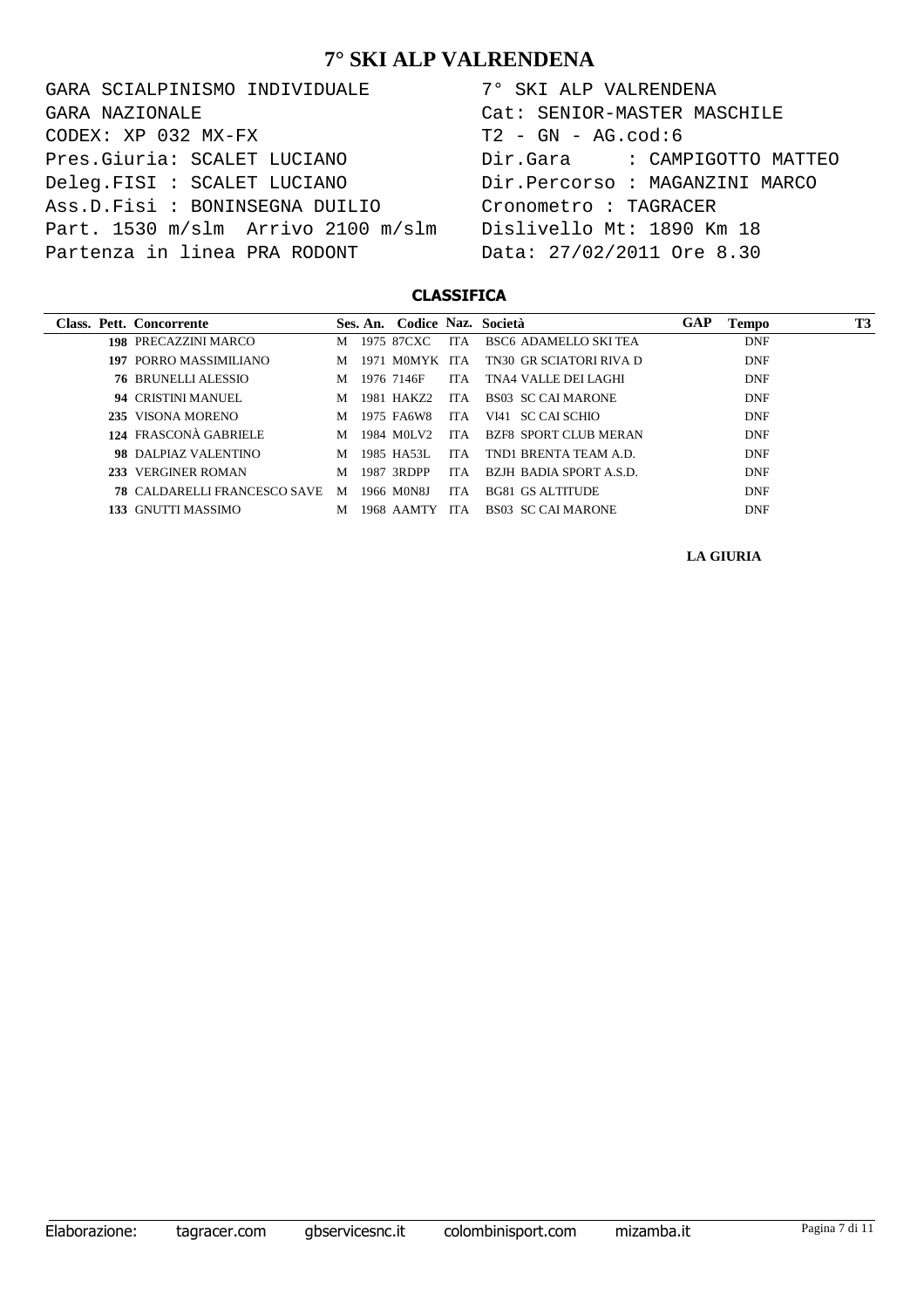GARA SCIALPINISMO INDIVIDUALE CODEX: XP 032 MX-FX Pres.Giuria: SCALET LUCIANO Deleg.FISI : SCALET LUCIANO Ass.D.Fisi : BONINSEGNA DUILIO Part. 1530 m/slm Arrivo 2100 m/slm Partenza in linea PRA RODONT GARA NAZIONALE

| 7° SKI ALP VALRENDENA                    |
|------------------------------------------|
| Cat: SENIOR-MASTER MASCHILE              |
| T2 - GN - AG.cod:6                       |
| Dir.Gara               CAMPIGOTTO MATTEO |
| Dir.Percorso : MAGANZINI MARCO           |
| Cronometro : TAGRACER                    |
| Dislivello Mt: 1890 Km 18                |
| Data: 27/02/2011 Ore 8.30                |

#### **CLASSIFICA**

|                        |    | Class. Pett. Concorrente      |   | Ses. An. |              |            | Codice Naz. Società          | GAP     | <b>Tempo</b> | <b>T3</b> |
|------------------------|----|-------------------------------|---|----------|--------------|------------|------------------------------|---------|--------------|-----------|
| <b>JUNIOR MASCHILE</b> |    |                               |   |          |              |            |                              |         |              |           |
|                        | 17 | FERRARI MIRKO                 | M |          | 1993 EA7V0   | ITA        | TND1 BRENTA TEAM A.D.        |         | 2.04.47      | 1.866     |
| 2                      |    | <b>15 FACCINI JEREMY</b>      | M | 1991     | <b>FAPTM</b> | <b>ITA</b> | TND1 BRENTA TEAM A.D.        | 0.05.37 | 2.10.25      | 1.698     |
| 3                      |    | <b>14 BETTEGA SIMONE</b>      | M |          | 1993 85L85   | <b>ITA</b> | TN43 SKI CLUB S. MARTIN      | 0.09.02 | 2.13.50      | 1.524     |
| 4                      |    | 18 PELLIZZARI JACOPO          | M |          | 1992 LAA0W   | <b>ITA</b> | TNHF ALPIN GO VAL REND       | 0.15.09 | 2.19.57      | 1.356     |
| 5                      |    | 12 BAROLDI PAOLO              | M |          | 1993 DAMRN   | <b>ITA</b> | TNHF ALPIN GO VAL REND       | 0.30.04 | 2.34.51      | 1.188     |
| 6                      |    | <b>16 FEDRIZZI GABRIELE</b>   | M |          | 1992 LAA8J   | <b>ITA</b> | TN13 SCI FONDO VAL DI SO     | 0.32.14 | 2.37.01      | 1.020     |
| 7                      |    | 20 SERINI ALESSANDRO          | M |          | 1991 LAACW   | <b>ITA</b> | <b>BSC6 ADAMELLO SKI TEA</b> | 0.43.08 | 2.47.55      | 846       |
| 8                      |    | 23 VALENTI PAOLO              | M |          | 1993 49VY3   | <b>ITA</b> | TND1 BRENTA TEAM A.D.        | 0.53.07 | 2.57.54      | 678       |
| 9                      |    | <b>41 PEDRETTI DAVIDE</b>     | M |          | 1993 85LVP   | <b>ITA</b> | TN12 VAL RENDENA SKICL       | 1.00.35 | 3.05.23      | 510       |
| 10                     |    | <b>42 POVINELLI MIRKO</b>     | M | 1993     | <b>HADFK</b> | <b>ITA</b> | TNHF ALPIN GO VAL REND       | 1.04.47 | 3.09.34      | 342       |
| 11                     |    | 24 ZANGHELLINI LORENZO        | M |          | 1993 M0C9Y   | <b>ITA</b> | TN22 SCI CLUB CIMA DODI      | 1.42.54 | 3.47.41      | 168       |
|                        |    | <b>19 PAVANELLO ANDREA</b>    | M |          | 1992 HA4X4   | <b>ITA</b> | <b>BLA1 DOLOMITI SKI ALP</b> |         | <b>DNS</b>   |           |
|                        |    | TABACCHI TIZIANO              | M |          | 1993 HA4X6   | <b>ITA</b> | <b>BLA1 DOLOMITI SKI ALP</b> |         | <b>DNS</b>   |           |
|                        |    | <b>THALER WINFRIED</b>        | M | 1991     | DA8HI        | <b>ITA</b> | TND1 BRENTA TEAM A.D.        |         | <b>DNF</b>   |           |
|                        |    | <b>13 BERNARDHT VALENTINO</b> | M |          | 1993 M00ZL   | <b>ITA</b> | TND1 BRENTA TEAM A.D.        |         | <b>DNF</b>   |           |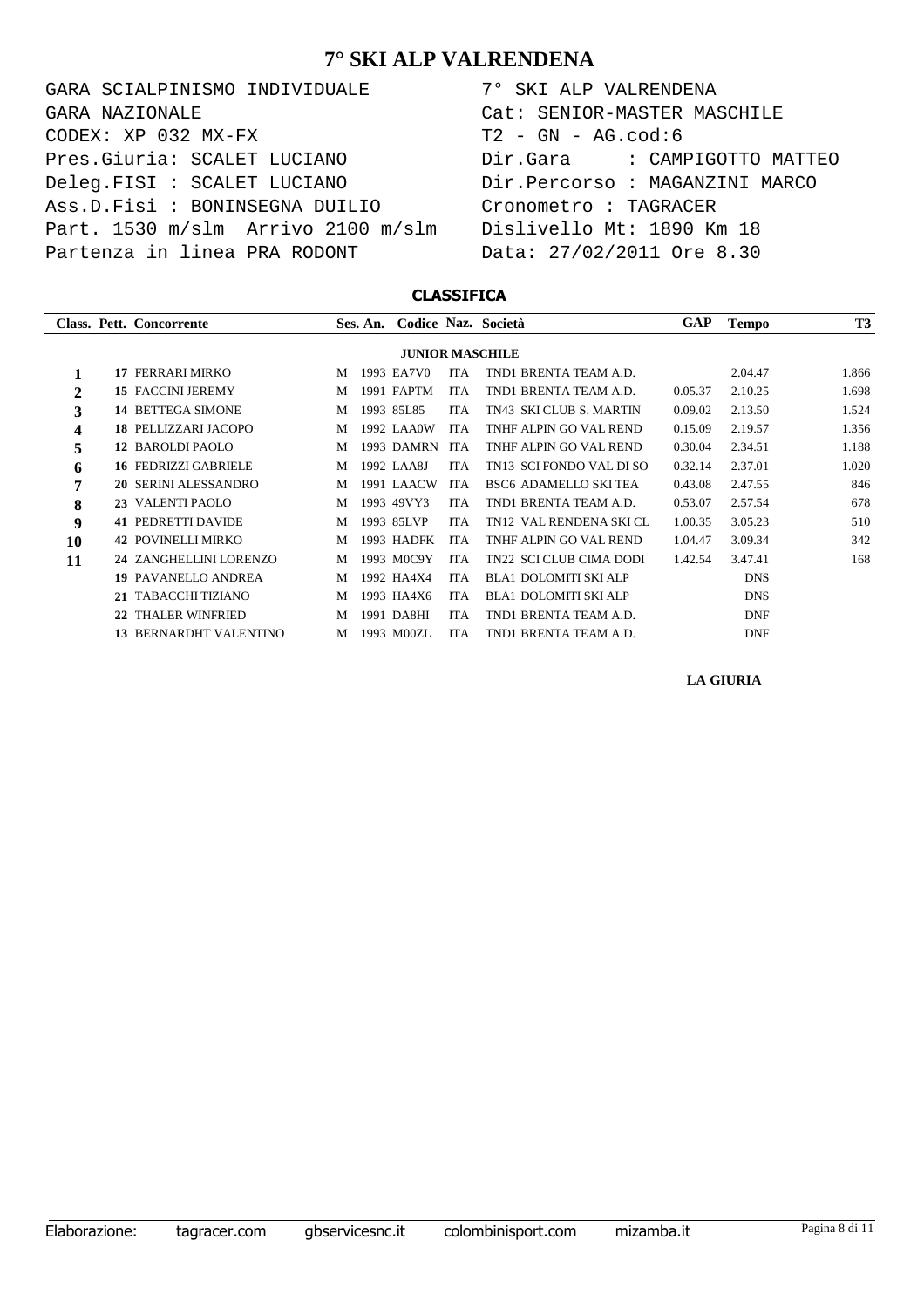GARA SCIALPINISMO INDIVIDUALE 7° SKI ALP VALRENDENA  $CODEX: XP 032 MX-FX$  T2 - GN - AG.cod:6 Pres.Giuria: SCALET LUCIANO Dir.Gara : CAMPIGOTTO MATTEO Deleg.FISI : SCALET LUCIANO Dir.Percorso : MAGANZINI MARCO Ass.D.Fisi : BONINSEGNA DUILIO Cronometro : TAGRACER Part. 1530 m/slm Arrivo 2100 m/slm Dislivello Mt: 1890 Km 18 Partenza in linea PRA RODONT Data: 27/02/2011 Ore 8.30 GARA NAZIONALE Cat: SENIOR-MASTER MASCHILE

### **CLASSIFICA**

| Class. Pett. Concorrente | Ses. An. Codice Naz. Società       | GAP<br>Tempo | <b>T3</b> |  |  |  |  |  |  |
|--------------------------|------------------------------------|--------------|-----------|--|--|--|--|--|--|
| <b>JUNIOR FEMMINILE</b>  |                                    |              |           |  |  |  |  |  |  |
| 11 CASARI STEFANIA       | ITA TNE8 ASD CAURIOL<br>1992 64E8D | <b>DNF</b>   |           |  |  |  |  |  |  |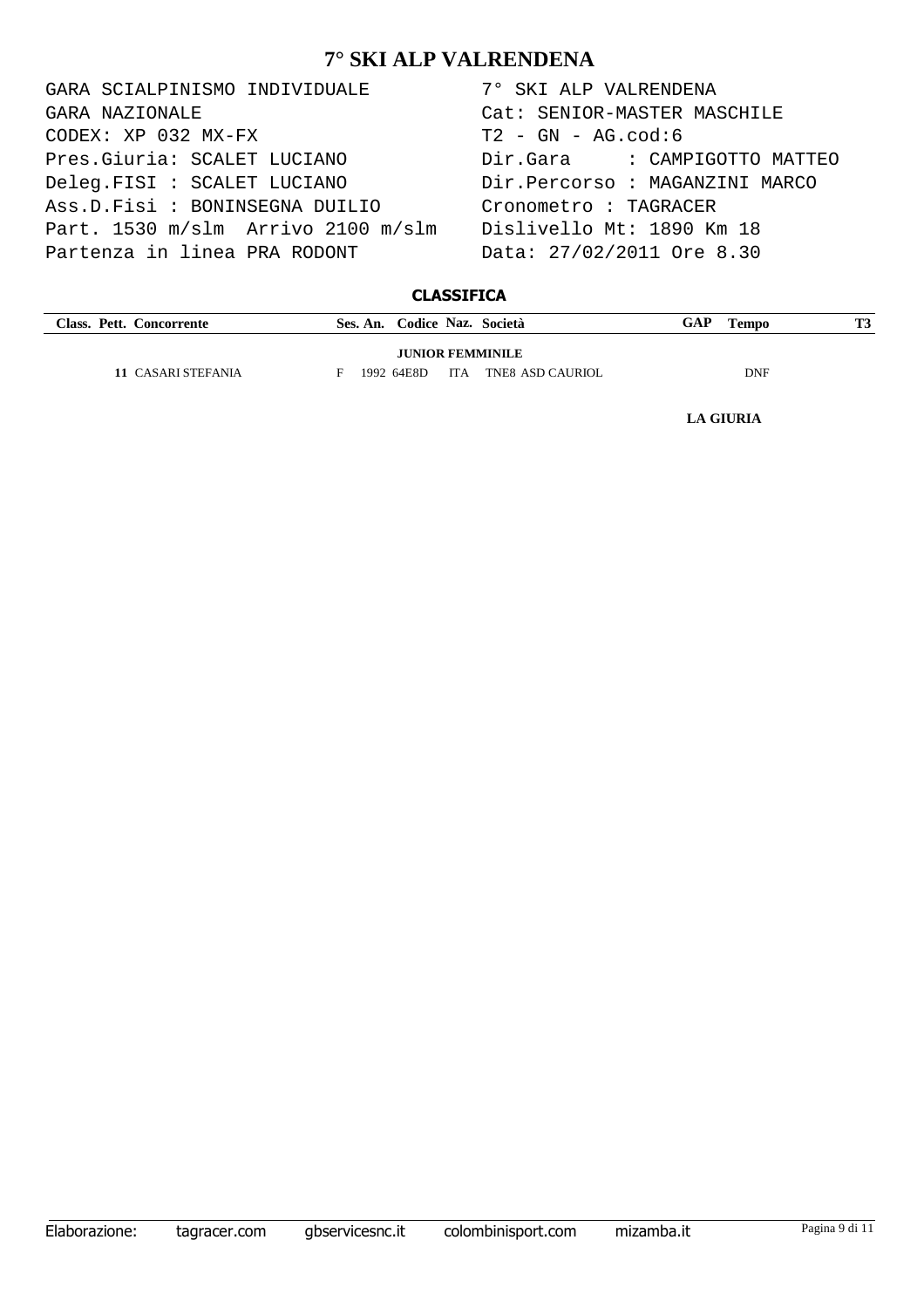GARA SCIALPINISMO INDIVIDUALE 7° SKI ALP VALRENDENA  $CODEX: XP 032 MX-FX$  T2 - GN - AG.cod:6 Pres.Giuria: SCALET LUCIANO Dir.Gara : CAMPIGOTTO MATTEO Deleg.FISI : SCALET LUCIANO Dir.Percorso : MAGANZINI MARCO Ass.D.Fisi : BONINSEGNA DUILIO Cronometro : TAGRACER Part. 1530 m/slm Arrivo 2100 m/slm Dislivello Mt: 1890 Km 18 Partenza in linea PRA RODONT Data: 27/02/2011 Ore 8.30 GARA NAZIONALE Cat: SENIOR-MASTER MASCHILE

#### **CLASSIFICA**

|                         |  | Class. Pett. Concorrente    |   |  | Ses. An. Codice Naz. Società |            |                             | GAP     | <b>Tempo</b> | T3    |  |
|-------------------------|--|-----------------------------|---|--|------------------------------|------------|-----------------------------|---------|--------------|-------|--|
| <b>CADETTI MASCHILE</b> |  |                             |   |  |                              |            |                             |         |              |       |  |
|                         |  | <b>10 NICOLINI FEDERICO</b> | м |  | 1994 HA71Y                   | <b>ITA</b> | TND1 BRENTA TEAM A.D.       |         | 1.49.35      | 1.842 |  |
| 2                       |  | <b>4 BERTOLINI STEFANO</b>  | M |  | 1994 87F8E                   | <b>ITA</b> | TNHE ALPIN GO VAL REND      | 0.19.19 | 2.08.54      | 1.578 |  |
| 3                       |  | <b>8 TAMÈ DANILO</b>        | M |  | 1994 M0N8P                   | ITA.       | <b>TN97 GS MONTE GINER</b>  | 0.24.52 | 2.14.27      | 1.314 |  |
| 4                       |  | <b>9 TOMASI NICOLA</b>      | M |  | 1995 MO9AY                   | ITA        | <b>BSC6 ADAMELLO SKITEA</b> | 0.43.53 | 2.33.29      | 1.050 |  |
|                         |  | 3 ALDRIGHETTI FABIO         | M |  | 1994 72TXC                   | <b>ITA</b> | TND1 BRENTA TEAM A.D.       | 0.45.01 | 2.34.37      | 792   |  |
| 6                       |  | <b>7 LEONARDI MICHELE</b>   | M |  | 1995 E07V7                   | <b>ITA</b> | TND1 BRENTA TEAM A.D.       | 0.46.28 | 2.36.03      | 528   |  |
| 7                       |  | <b>6 FEDRIZZI MATTIA</b>    | M |  | 1994 DA62X                   | <b>ITA</b> | TNHE ALPIN GO VAL REND      | 0.55.12 | 2.44.48      | 264   |  |
|                         |  | 5 BERTOLINI FABIANO         | М |  | 1994 M08JI                   | <b>ITA</b> | TND1 BRENTA TEAM A.D.       |         | <b>DNF</b>   |       |  |